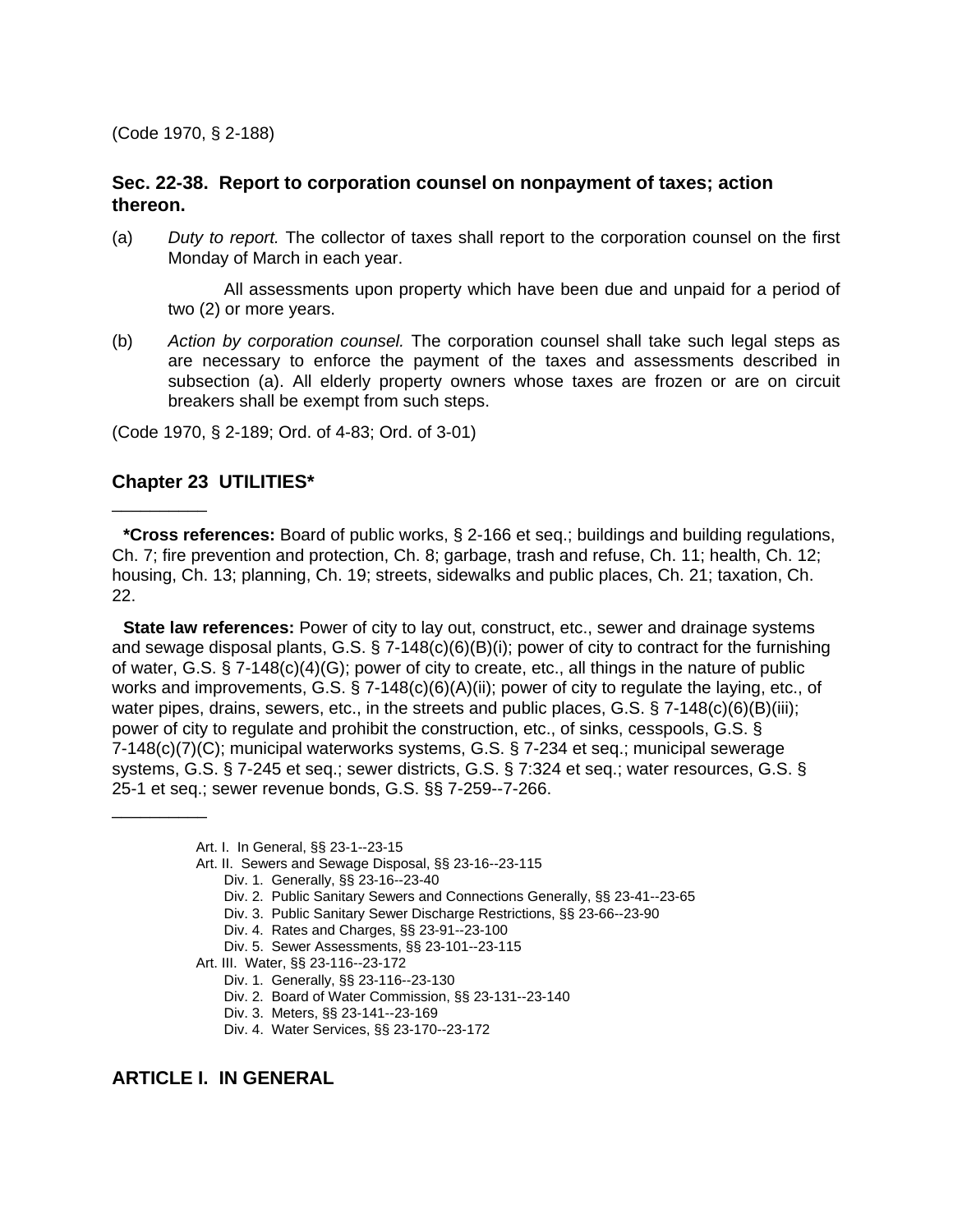# **Sec. 23-1. Permit for connection to water or sewer system; building inspector's certification required.**

No permit shall be issued by a city department for the connection of a building or structure with the city water or sewer system unless the building inspector has certified that such structure is permanently affixed to the land.

(Code 1970, § 19-6)

\_\_\_\_\_\_\_\_\_\_

\_\_\_\_\_\_\_\_\_\_

**Cross references:** Licenses, permits and miscellaneous business regulations, Ch. 14.

Secs. 23-2--23-15. Reserved.

# **ARTICLE II. SEWERS AND SEWAGE DISPOSAL\***

**\*Cross references:** License required to use, etc., septic system, § 14-257.

# **DIVISION 1. GENERALLY**

#### **Sec. 23-16. Purpose.**

- (a) This article establishes the procedures for making connections to the public sewer in the city sanitary sewer system. It also establishes specific limits for pollutant discharges which by their nature or by their interaction with sewage will be detrimental to the public health, cause damage to the public sewer or the water pollution control facility, pollute the waters of the state or otherwise create a public nuisance.
- (b) This article is intended to:
	- (1) Inform the public as to the technical and administrative procedures to be followed in obtaining connection to the city's sanitary sewer system;
	- (2) Prevent the introduction of pollutants into the sanitary sewer system which will interfere with the collection and/or treatment system;
	- (3) Prevent the introduction of pollutants into the treatment system which will pass through the system, inadequately treated, into the waters of the state, or the atmosphere, or otherwise be incompatible with the system;
	- (4) Improve the opportunity to recycle and reclaim wastewaters and sludges from the system.

(Code 1970, § 19-13(1.0); Ord. of 3-82)

## **Sec. 23-17. Scope of article; enforcement officer.**

This article shall apply to the city and to persons outside the city who are users of the public sewer. Except as otherwise provided herein, the director of public works of the city shall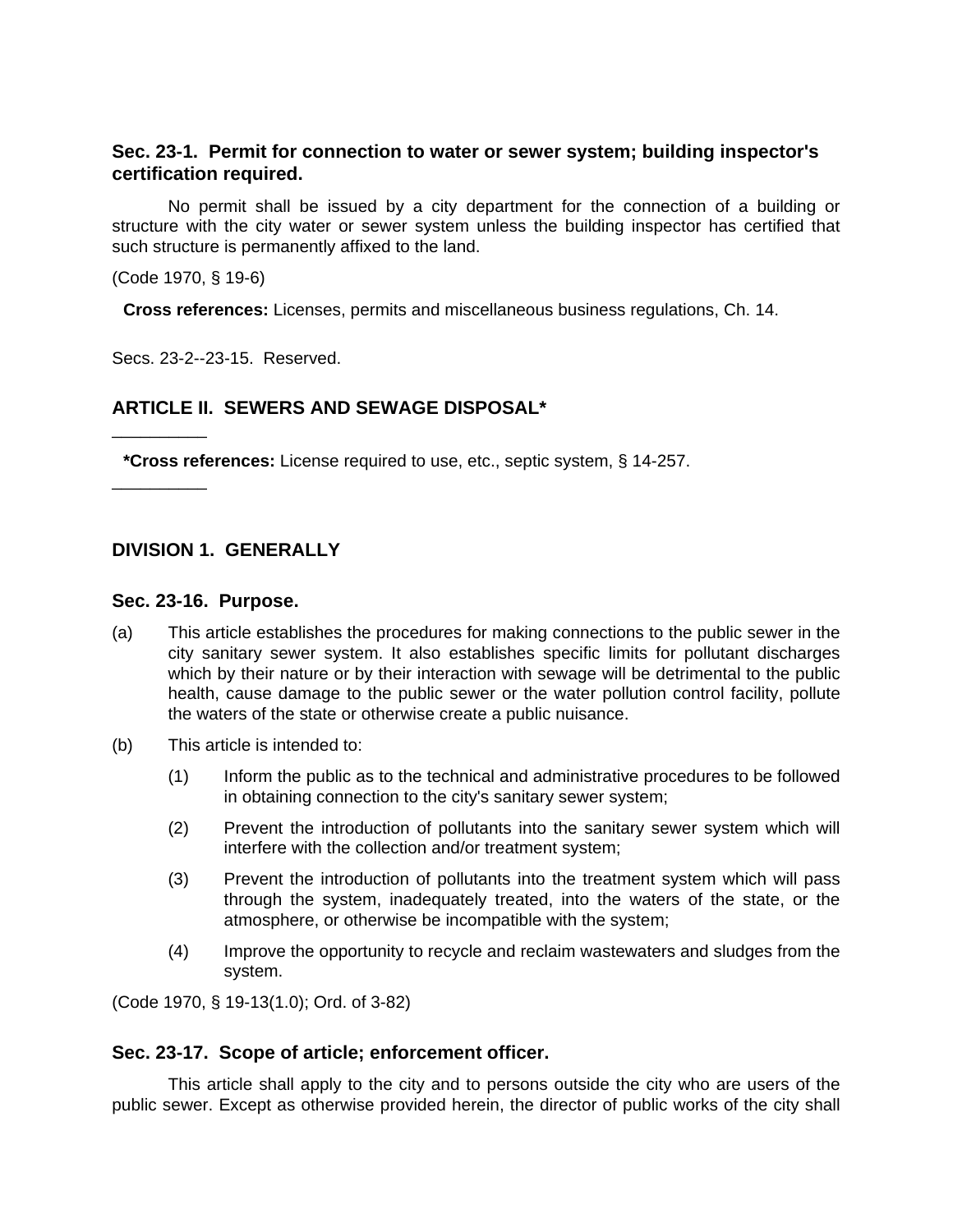otherwise implement, and enforce the provisions of this article. As used throughout this model article, the director refers to the authorized agent or representative of the department of public works who is responsible for the operation and management of the sanitary sewer collection system.

(Code 1970, § 19-13(1.0); Ord. of 3-82)

## **Sec. 23-18. Definitions.**

As used in this article, the following terms shall have the meanings indicated in this section:

*Act or the act.* The Federal Water Pollution Control Act, also known as the Clean Water Act, as amended, 33 USC 1251 et seq.

*Biochemical oxygen demand (BOD):* The amount of oxygen required by bacteria while stabilizing decomposable organic matter under aerobic conditions for five (5) days. The determination of BOD shall be performed in accordance with the procedures prescribed in the latest edition of "Standard Methods for the Examination of Water and Wastewater."

*Categorical standards.* National Categorical Pretreatment Standards or Pretreatment Standards.

*Commissioner.* The commissioner of environmental protection for the state.

*Compatible pollutant.* Biochemical oxygen demand, suspended solids, pH and fecal coliform bacteria; plus any additional pollutants identified in the water pollution control facilities NPDES permit, where the water pollution control facility is designed to treat such pollutants and, in fact does treat such pollutants to the degree required by the NPDES permit.

*Composite sample.* A mixture of aliquot samples obtained at regular intervals over a time period. The volume of each aliquot is proportional to the discharge flow rate for the sampling interval. The minimum time period for composite sampling shall be four (4) hours.

*Cooling water.* Process water in general used for cooling purposes to which the only pollutant added is heat and which has such characteristics that it may be discharged to a natural outlet in accordance with federal and state laws and regulations.

*Domestic sewage.* Sewage that consists of water and human excretions or other waterborne wastes incidental to the occupancy of a residential building or nonresidential building but not wastewater from water softening equipment, commercial laundry wastewater and blowdown from heating and cooling equipment.

*Floatable oil.* Oil, fat or grease in a physical state such that it will separate by gravity from sewage by treatment in an approved pretreatment facility.

*Garbage.* The animal or vegetable waste resulting from the handling, preparation, cooking or serving of foods.

*Grab sample.* A sample which is taken from a waste stream on a one-time basis with no regard to the flow in the waste stream and without consideration of time.

*Holding tank waste.* Any waste from holding tanks such as vessels, chemical toilets, campers, trailers and septage hauling trucks.

*Incompatible pollutant.* All pollutants other than compatible pollutants as defined in this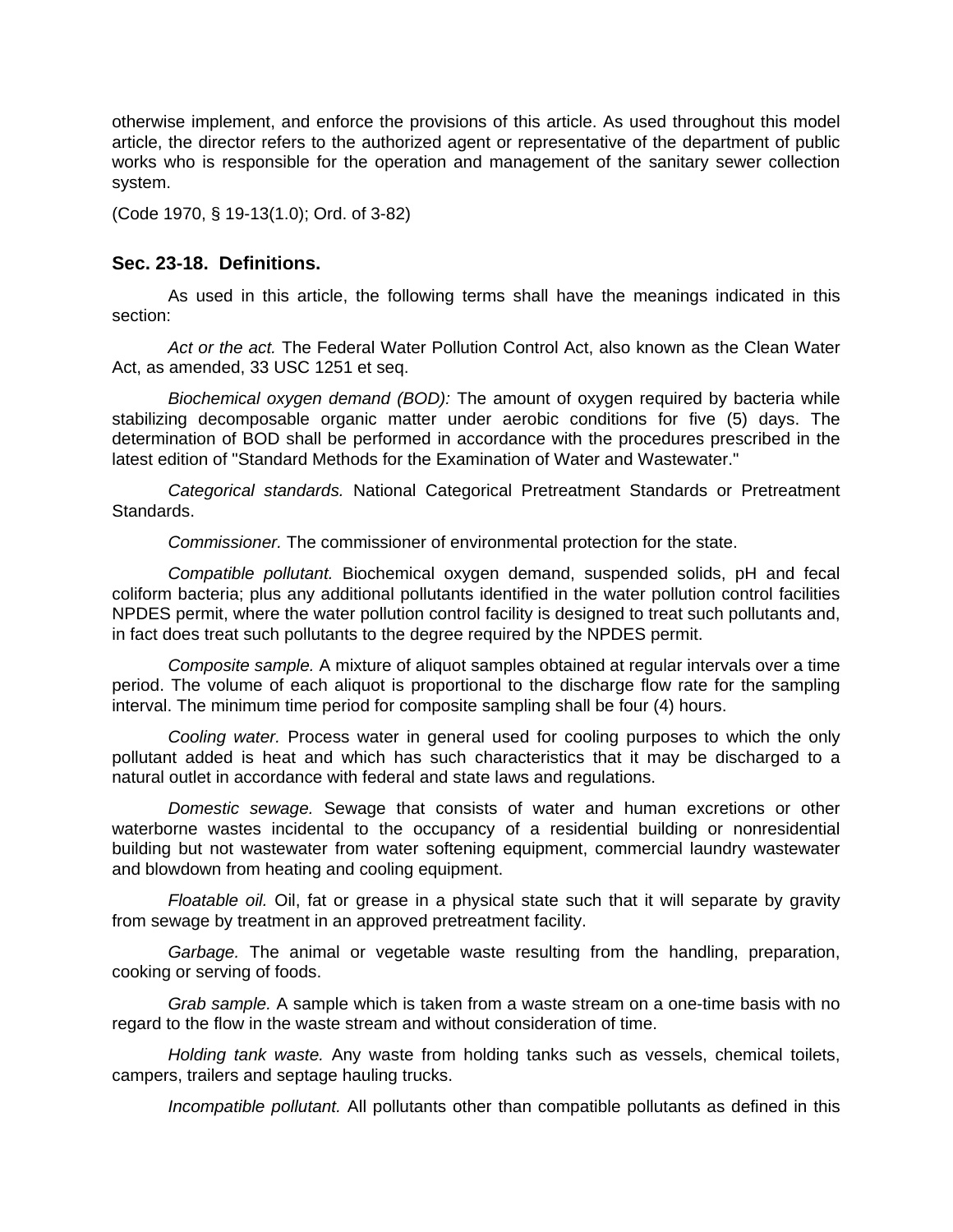section.

*Industrial and commercial wastewater.* All wastewater from industrial processes, trade or business, and distinct from domestic sewage.

*National pollution discharge elimination system (NPDES) permit.* A permit issued pursuant to section 402 of the act (33 USC 1342).

*pH.* The logarithm of the reciprocal of the hydrogen-ion concentrations. The concentration is the weight of hydrogen ions, in grams, per liter of solution.

*Properly shredded garbage.* The wastes from the preparation, cooking, and dispensing of food that has been shredded to such a degree that all particles will be carried freely under the flow conditions normally prevailing in public sanitary sewers, with no particle greater than one-half inch (one and twenty-seven-one-hundredths (1.27) centimeters) in any dimension.

*Pretreatment or treatment.* The reduction of the amount of pollutants, the elimination of pollutants, or the alteration of the nature of pollutant properties in wastewater to a less harmful state prior to or in lieu of discharging or otherwise introducing such pollutants into a water pollution control facility. The reduction or alteration can be obtained by physical, chemical or biological processes, except as prohibited by Title 40, Code of Federal Regulations, Section 403.6(d).

*Public sanitary sewer.* A common sanitary sewer controlled by a governmental agency or public utility. (Also, see state health code.)

*Sanitary sewer.* A sewer which collects and conveys domestic sewage from residences, public buildings, commercial establishments, industries, and institutions. A sanitary sewer may also collect and convey permitted industrial wastewater and unintentionally admitted ground, storm and surface waters.

*Sanitary sewer connection.* That part of the lowest horizontal sanitary piping of a building plumbing which receives the discharge from soil, and waste piping inside the walls of the building and conveys it to the public sanitary sewer collection system, beginning five (5) feet (one and five-tenths (1.5) meters) outside the inner face of the building wall. It may also be called a house sanitary sewer connection.

*Septage.* The liquids and solids which are removed from a tank used to treat domestic sewage.

*Sewage.* Human and animal excretions and all domestic and such manufacturing wastes as may tend to be detrimental to the public health.

*Sewage collection system.* The structures and equipment required to collect and convey sewage to the water pollution control facility.

*Slug.* Any sudden or excessive discharge which exceeds permitted levels established by the director either in terms of pollutant concentration or instantaneous flow rate in such a manner as to adversely affect the sewage collection system and/or the water pollution control facility.

*Soluble oil.* Oil which is of either mineral or vegetable origin and disperses in water or sewage at temperatures between zero (0) degrees Celsius and sixty-five (65) degrees Celsius. For the purposes of this article, emulsified oil shall be considered as soluble oil.

Storm sewer. A sewer which collects and conveys storm water or groundwater.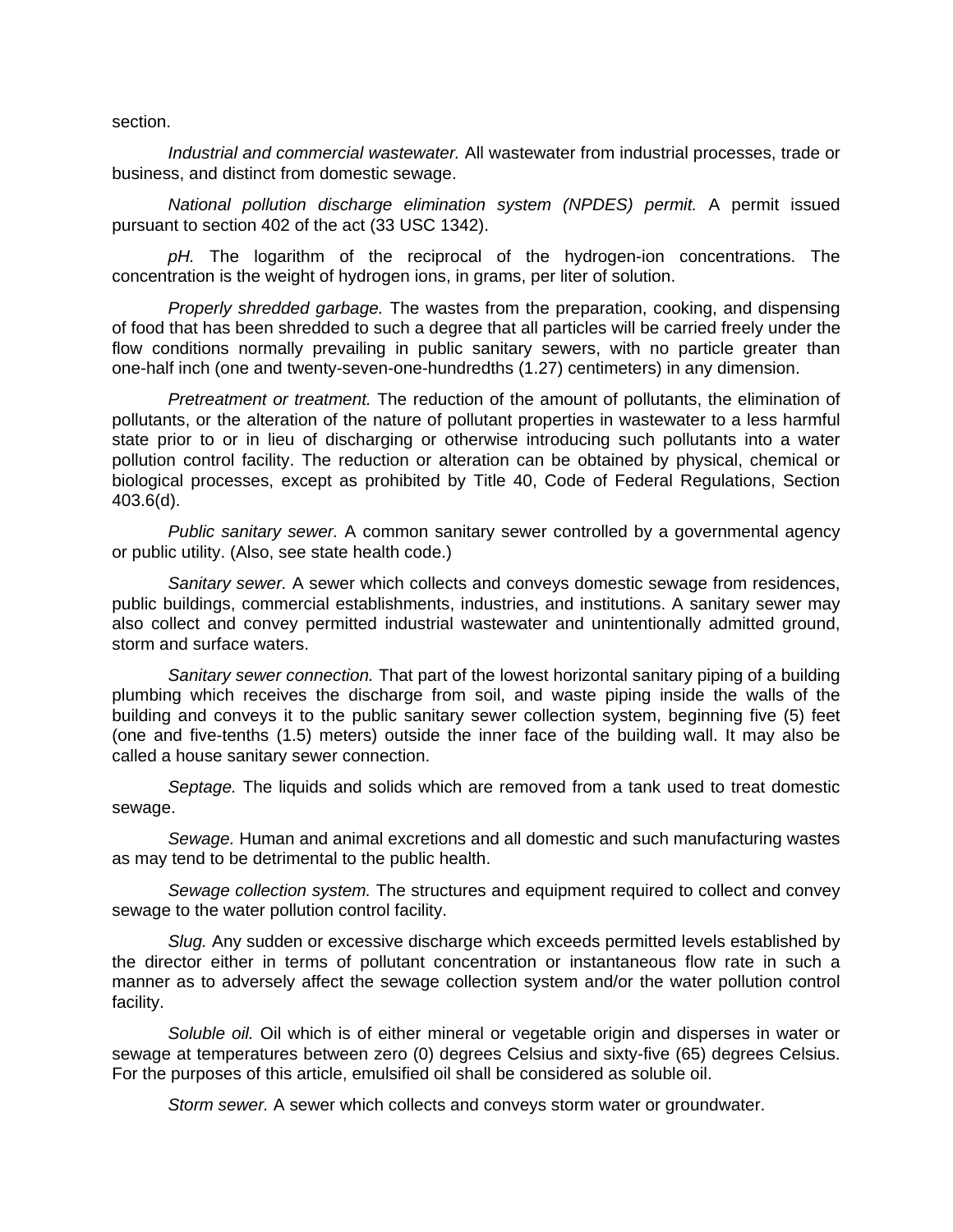*Suspended solids (SS).* The solids matter, measured in mg/liter, which may be in suspension, floatable, or settleable and is removable by laboratory filtering as prescribed in the latest edition of "Standard Methods for Examination of Water and Wastewater."

*Toxic pollutant.* Any pollutant or combination of pollutants listed as toxic in regulations promulgated by the administrator of the environmental protection agency under the provisions of section 307(a) of the act or other acts.

*User.* Any person who contributes, causes or permits the contribution of sewage into the city's sewer system.

*Water pollution control facility (WPCF).* An arrangement of devices for the treatment of sewage and sludge.

*Watercourse.* A natural or artificial channel for the passage of water either continuously or intermittently.

(Code 1970, § 19-13(2.1)--(2.14), (2.16), (2.17), (2.19)--(2.26), (2.28)--(2.35); Ord. of 3-82)

**Cross references:** Definitions and rules of construction generally, § 1-2.

# **Sec. 23-19. Use of public sewers; when required; construction or repair of private facilities after public sewers are available prohibited.**

- (a) The owners of all houses, buildings, or properties used for human occupancy, employment, recreation, or other purposes situated within the city and abutting on any street, alley or right-of-way in which there is now located or may in the future be located a public sanitary sewer of the city may, at the option of the city and at the owner's expense, be required to install a sanitary sewer connection to connect their buildings to the public sanitary sewer in accordance with the provisions of this article, within ninety (90) days after date of official notice to do so.
- (b) It shall be unlawful for any person to construct or repair any privy, privy vault, septic tank, cesspool or other facility intended for the disposal of sewage if public sanitary sewers are available.

(Code 1970, § 19.13(3.1), (3.2); Ord. of 3-82)

# **Sec. 23-20. Sewer connection changes required upon new sewer construction; notice; failure to comply.**

Whenever the city shall construct a sewer or sewers in any street having a combined sewer, and such combined sewer is converted into a sanitary sewer, property owners shall make such changes in their sewer connections as to conform with the rules and regulations of the department of public works. These changes shall be made within thirty (30) days after receiving written notice so to do from the department of public works. The department of public works shall give notice to the property owners within sixty (60) days after completion of the new sewers. The sanitary inspector shall report to the corporation counsel the names of all persons who fail to comply with this section.

(Code 1970, § 19-2; No. 26824-1, 2-27-02)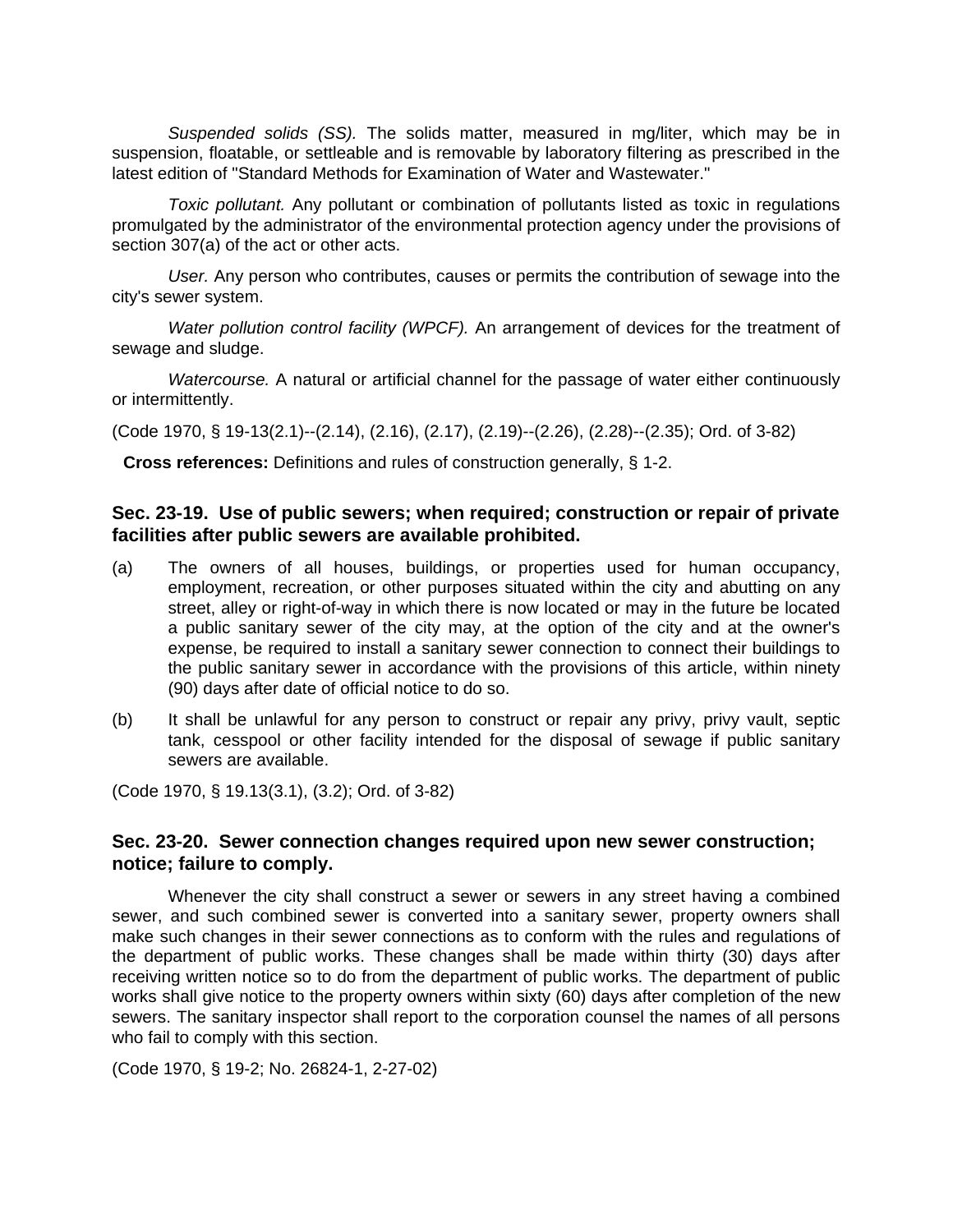# **Sec. 23-21. Existing combined sewer connections; conversion cost to new sanitary sewer.**

Persons whose property has existing sewer connections with a combined sewer shall be entitled to have these connections made with a new sanitary sewer at the city's expense to the extent that these connections can be made within the limits of the street lines. Where the connections have to be made beyond the streets lines and upon private property it shall be done at the expense of the property owner or as specially agreed upon between the property owner and the department of public works.

(Code 1970, § 19-3; No. 26824-1, 2-27-02)

# **Sec. 23-22. New sewer or drain construction permitting storm water and crude sewage separation.**

In cases where the city constructs a new sewer or drain which permits storm water and crude sewage to be separated by connections with the proper sewer or drain, owners whose property is presently connected with the combined sewer shall discontinue the use of the sanitary sewer for all purposes except those specified in section 23-23(a) and shall connect all fixtures used for any other purposes with the storm water drain.

(Code 1970, § 19-4)

#### **Sec. 23-23. Restriction on use of sanitary sewer connections.**

- (a) All sanitary sewer connections shall be used only for carrying sewage and waste water from all tubes, sinks and other fixtures used for domestic purposes.
- (b) All fixtures used for purposes other than those specified in paragraph (a) of this section shall be connected with the storm water drain.

(Code 1970, § 19-8)

#### **Sec. 23-24. Introduction of steam and forced air into sewers prohibited.**

No person shall allow steam from any premises owned or occupied by him to enter any public sewer, nor allow air to be forced from such premises into any sewer.

(Code 1970, § 19-9)

## **Sec. 23-25. Dye test of sewer laterals required before certificate of occupancy is issued.**

Before a certificate of occupancy is issued it shall be required for all new and/or reconstructed buildings and parking lots that the sanitary and/or storm laterals shall be dye tested by the owner of that property to insure that cross connections do not exist. No certificate of occupancy shall be issued until a letter from the public works department is on file certifying that the sewer laterals have been tested and are properly connected. The public works department shall witness the dye test and supply the dye.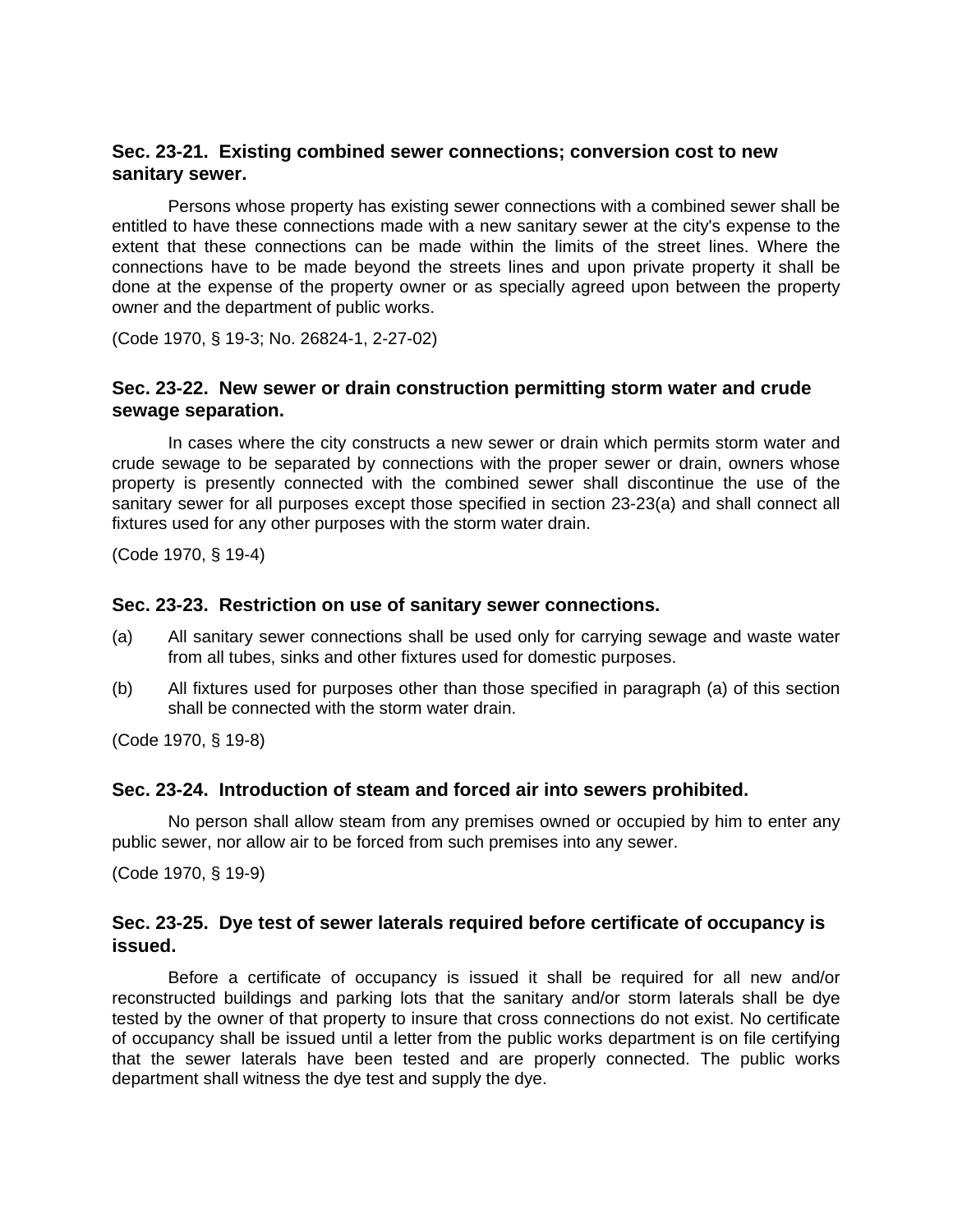(Code 1970, § 19-12; Ord. of 1-83)

**Cross references:** Licenses, permits and miscellaneous business regulations, Ch. 14.

# **Sec. 23-26. Protection from damage.**

No unauthorized person shall maliciously, willfully, or negligently break, damage, destroy, uncover, deface, or tamper with any structure, appurtenance, or equipment which is a part of the sewage collection system or water pollution control facility.

(Code 1970, § 19-13(6.0); Ord. of 3-82)

# **Sec. 23-27. Powers and authority of inspectors.**

- (a) The director and other duly authorized employees of the city bearing proper credentials and identification shall be permitted to enter all properties for the purposes of inspection, observation, measurement, sampling, and testing in accordance with the provisions of this article.
- (b) While performing the necessary work in private properties referred to in paragraph (a) of this section, the director or duly authorized employees of the city shall observe all safety rules applicable to the premises established by the user. The user shall be held harmless for injury or death to the city employees and the city shall indemnify the user against loss or damage to its property by the city employees and against liability claims and demands for personal injury or property damage asserted against the user and growing out of the gauging and sampling operation, except as such may be caused by negligence or failure of the user to maintain safe conditions as required in section 23-74.
- (c) The director and other duly authorized employees of the city bearing proper credentials and identification shall be permitted to enter all private properties through which the city holds a duly negotiated easement for the purposes of repair and maintenance of any portion of the sewage work lying within such easement. All entry and subsequent work, if any, on such easement, shall be done in full accordance with the terms of the duly negotiated easement pertaining to the private property.

(Code 1970, § 19-13(7.1)--(7.3); Ord. of 3-82)

## **Sec. 23-28. License for sewer contracting.**

Any person engaged to make a sewer shall first obtain a license to conduct the business of sewer contracting from the department of public works, and for each application shall pay a fee to the department of public works in accordance with the provisions of section 21-96 and section 23-54 of this Code.

(Code 1970, § 20-34(c); Ord. of 5-86, § 19; No. 26824-1, 2-27-02)

**Cross references:** Licenses, permits and miscellaneous business regulations, Ch. 14.

## **Sec. 23-29. Penalties.**

(a) Any person found to be in violation of any provisions of this article, except section 23-26, shall be served by the city with written notice stating the nature of the violation and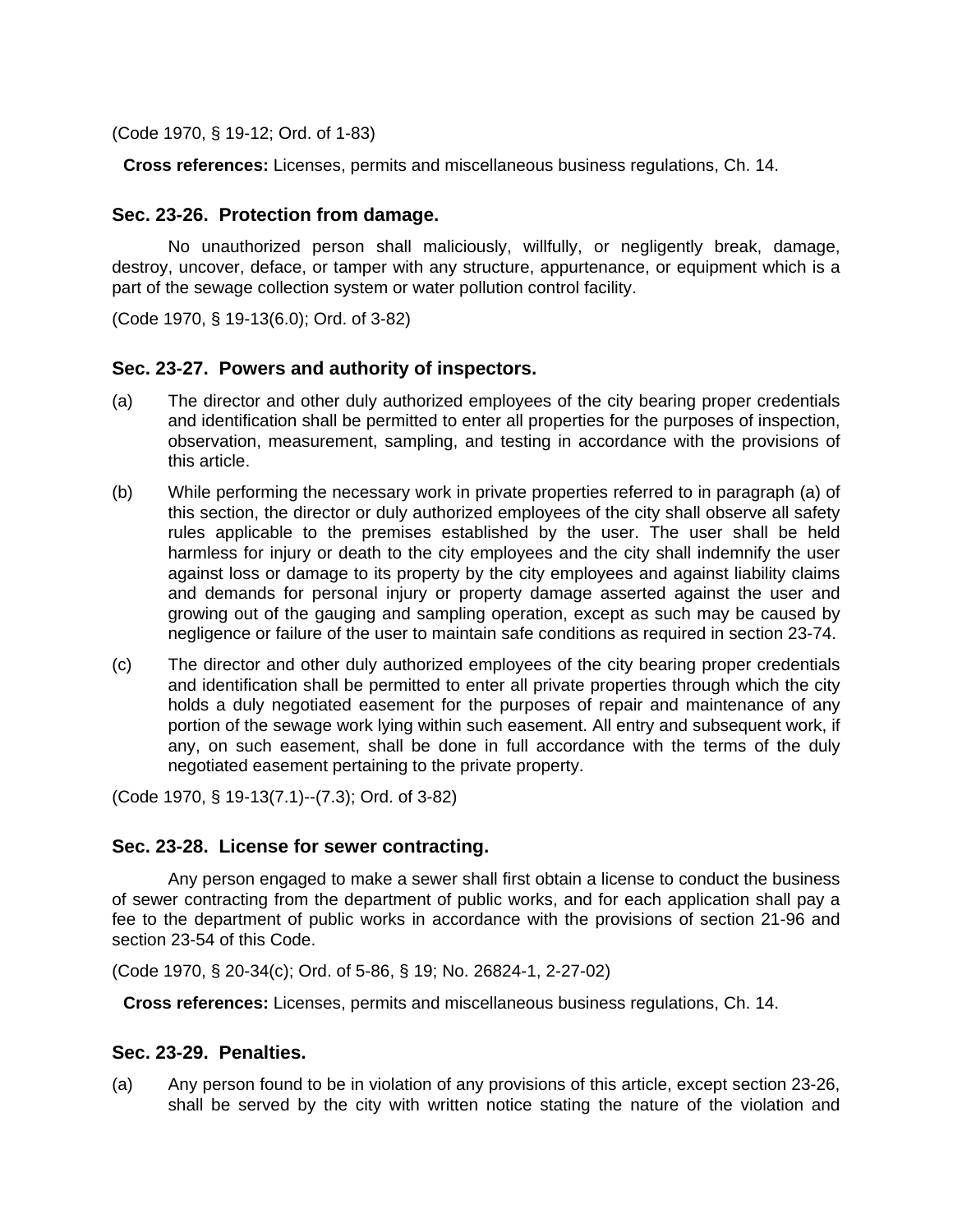providing a reasonable time limit for the satisfactory correction thereof. The offender shall, within the period of time stated in such notice, permanently cease all violations.

- (b) Any person who continues any violation beyond the time limit provided for in paragraph (a) of this section shall be guilty of a misdemeanor and subject to a fine not to exceed ninety-nine dollars (\$99.00) for each violation.
- (c) Any person who is found to be in violation of any of the provisions of this article shall become liable to the city for any expense, loss or damage occasioned the city by reason of such violation.
- (d) Any person who is found to be in violation of section 22a-430 of the General Statutes, as amended, shall be subject to a monetary penalty or forfeiture under section 22a-438 of the statutes.

(Code 1970, § 19-13(8.1)--(8.4); Ord. of 3-82; Ord. of 5-86, § 20)

Secs. 23-30--23-40. Reserved.

# **DIVISION 2. PUBLIC SANITARY SEWERS AND CONNECTIONS GENERALLY**

# **Sec. 23-41. Sanitary sewer connection permit--Required; application; issuance; voidance.**

A person intending to connect a sanitary sewer connection from his property to the public sanitary sewer shall first obtain a permit to connect from the director, and it shall be accompanied by a sketch or plan showing the proposed installation in sufficient detail to enable the director to determine that the proposed installation meets the requirements of this regulation and other applicable specifications, codes, and laws The application shall be signed by the owner of the premises to be served or his authorized agent and by the qualified contractor (see section 23-54) who has been chosen to perform the work of installing and connecting the sanitary sewer connection to the public sanitary sewer. Upon approval of the application and plan, a permit shall be issued to have the work performed by the stated contractor. If the premises changes ownership before the work is completed, or if another contractor is chosen to perform or finish the work, the original permit becomes void, and a new permit must be obtained by the new parties in interest.

(Code 1970, § 19-13(4.2(a)); Ord. of 3-82)

**Cross references:** Licenses, permits and miscellaneous business regulations, Ch. 14.

## **Sec. 23-42. Same--Revocation.**

Permits to connect to the public sanitary sewer may be revoked and annulled by the director for such cause and at such time as he may deem sufficient and the city held harmless as a consequence of such revocation or the cause thereof. All other parties in interest shall be held to have waived the right to claim damages from the city or its agents on account of such revocation.

(Code 1970, § 19-13(4.2(c)); Ord. of 3-82)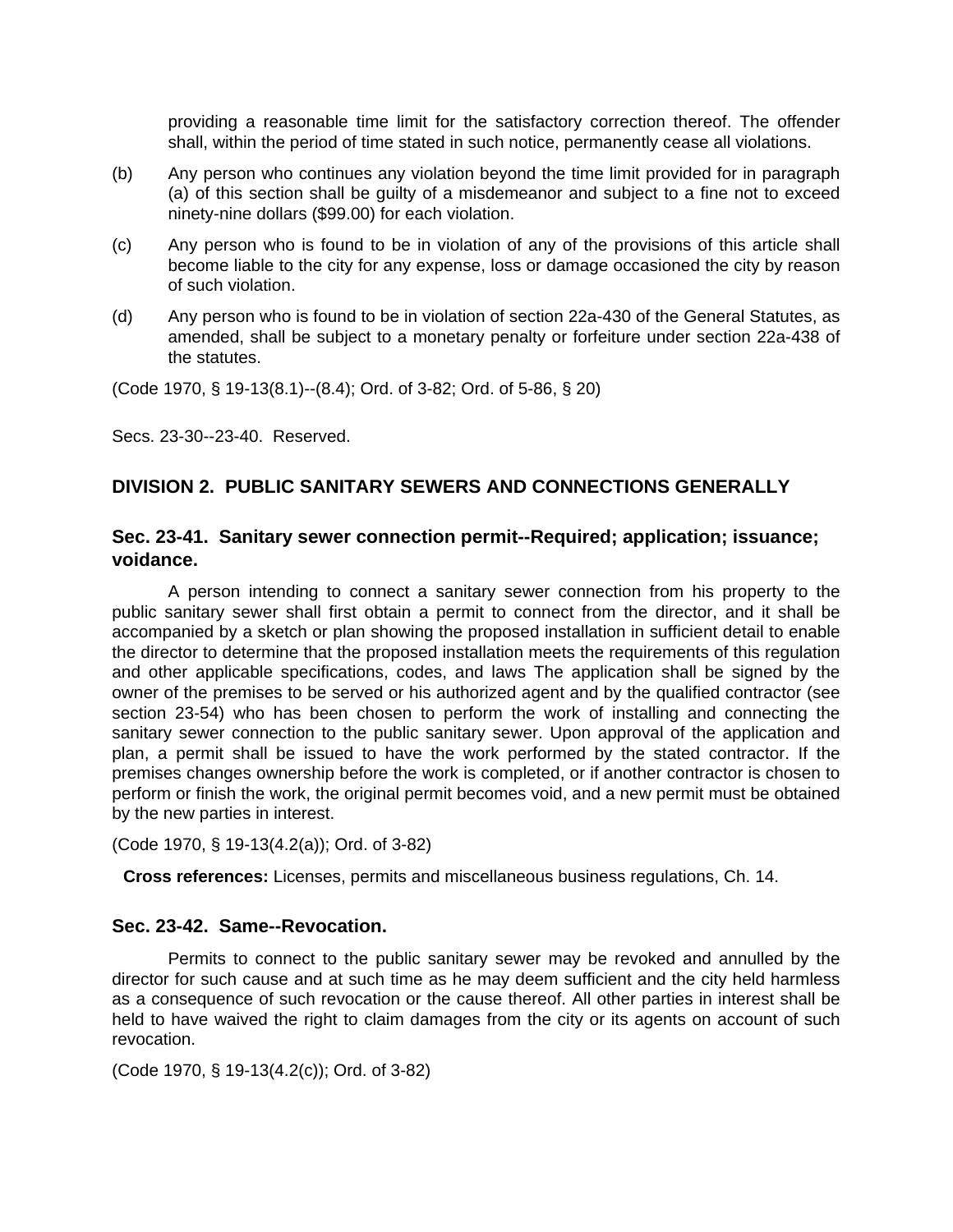#### **Sec. 23-43. Unauthorized connections prohibited.**

No unauthorized person shall uncover, make any connections with or opening into, use, alter, repair, or disturb any public sanitary sewer or appurtenance thereof.

(Code 1970, § 19-13(4.1); Ord. of 3-82)

# **Sec. 23-44. Changes in discharges or connection; prior application to director required.**

Any person proposing a new discharge into the public sanitary sewer system or a substantial change in the volume or character of pollutants that are being discharged into the public sanitary sewer system shall apply to the director not less than ten (10) days prior to the proposed change or connection.

(Code 1970, § 19-13(4.2); Ord. of 3-82)

#### **Sec. 23-45. Connection prerequisites.**

A connection to the public sanitary sewer will be made only after the building's plumbing has been approved by the city building inspector in order to insure that minimum standards are met for the installation. A fresh air vent shall be required for the building and all plumbing shall be in good working order. No trench containing a connection to the sanitary sewer shall be backfilled until the director has completed an inspection of and approved the work. The water level in the trench shall be maintained at a level below the sanitary sewer connection before the cap is removed and while the connection is being made and until such time as it has been inspected, approved and backfilled. The contractor shall notify the director twenty-four (24) hours before starting any work authorized under this permit.

(Code 1970, § 19-13(4.2(b)); Ord. of 3-82; No. 26824-1, 2-27-02)

#### **Sec. 23-46. Installation and connection costs to be borne by owner.**

All costs and expenses incidental to the installation and connection of the sanitary sewer shall be borne by the owner. The owner shall indemnify the city from any loss or damage that may directly or indirectly be occasioned by the installation of the sanitary sewer connection.

(Code 1970, § 19-13(4.3); Ord. of 3-82)

## **Sec. 23-47. Separate and independent connection required for each building; exception.**

A separate and independent sanitary sewer connection shall be provided for every building; except where one building stands at the rear of another on an interior lot and no public sewer is available or can be constructed to the rear building through an adjoining alley, courtyard, or driveway, the sanitary sewer connection that provides service for the building which fronts on the public sewer may be extended to the rear building and the whole considered as one sanitary sewer connection only upon written permission from the director; but the city does not and will not assume any obligation or responsibility for damage caused by or resulting from any such aforementioned connection.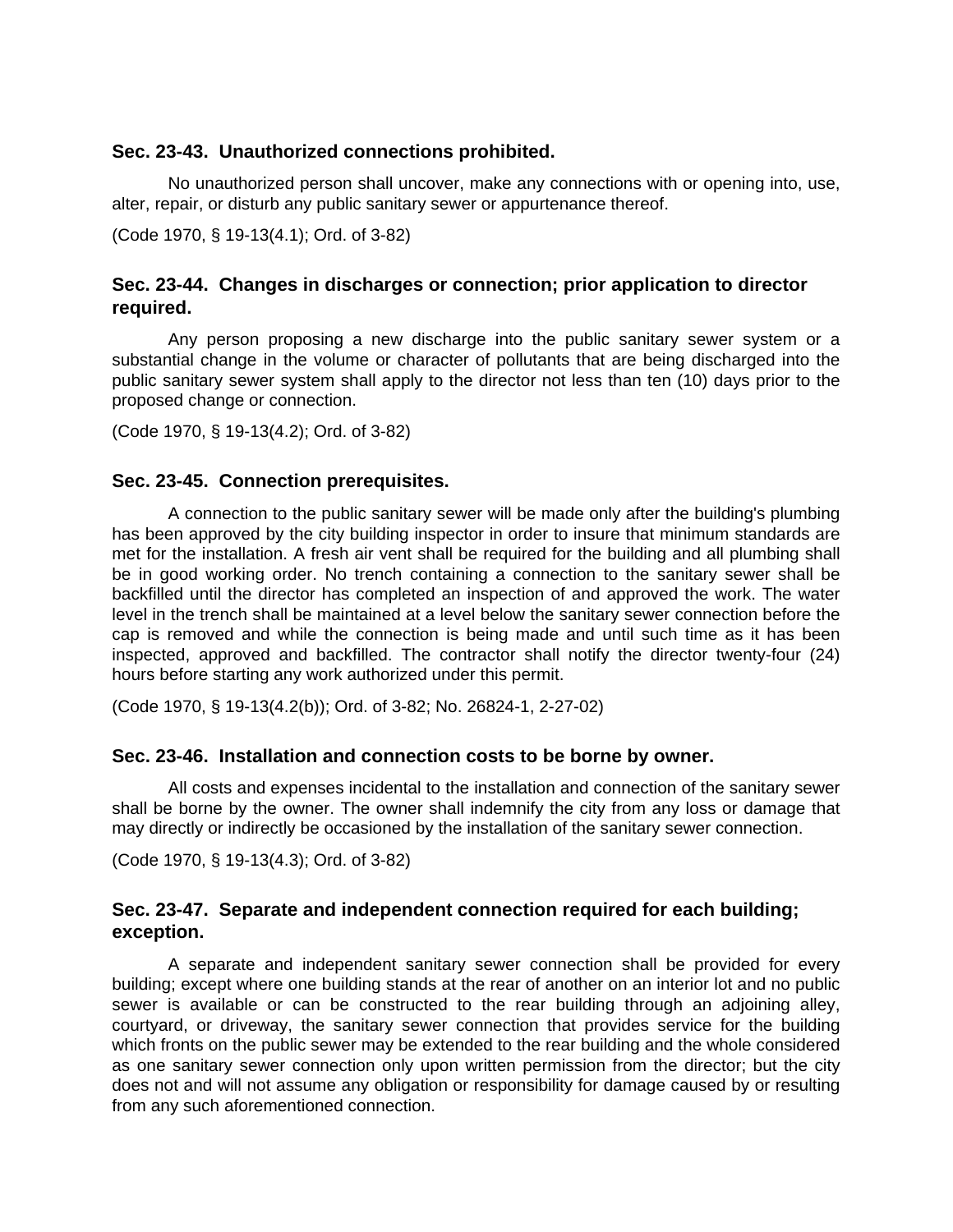(Code 1970, § 19-13(4.4); Ord. of 3-82)

#### **Sec. 23-48. Use of existing connections for new buildings restricted.**

Existing sanitary sewer connections may be used in connection with new buildings only when they are found, on examination and test which may be required by the director to meet all requirements of this article.

(Code 1970, § 19-13(4.5); Ord. of 3-82)

# **Sec. 23-49. Size, slope, alignment and materials of connections; methods of installation, etc.**

The size, slope, alignment, materials of construction of a sanitary sewer connection, and the methods to be used in excavating, placing of the pipe, jointing, testing, and backfilling of trench and connection of the sanitary sewer connection to the public sanitary sewer shall all conform to the requirements of the building and plumbing code or other applicable rules and regulations of the city. In the absence of code provisions or in amplification thereof, the materials and procedures set forth in appropriate specifications of the ASTM and WPCF Manual of Practice No. 9 shall apply.

(Code 1970, § 19-13(4.6); Ord. of 3-82)

#### **Sec. 23-50. Elevation; lifters.**

Whenever possible, the sanitary sewer connection shall be brought to the building at an elevation below the basement floor. In all buildings in which any sanitary sewer connection is too low to permit gravity flow to the public sewer, sanitary sewage carried by such sanitary sewer connection shall have holding capacity and be lifted by an approved means and discharged to the public sanitary sewer. Duplex lift systems shall be provided for commercial and industrial buildings.

(Code 1970, § 19-13(4.7); Ord. of 3-82)

# **Sec. 23-51. Connection of surface water runoff sources to public sanitary system prohibited.**

No person shall make connection of roof downspouts, foundation drains, areaway drains, or other sources of surface runoff or groundwater to a sanitary sewer connection which in turn is connected directly or indirectly to a public sanitary sewer; any basement floor drains are to remain sealed at all times unless cleaning is being performed.

(Code 1970, § 19-13(4.8); Ord. of 3-82)

#### **Sec. 23-52. Excavation safeguards.**

All excavations for building sewer installation shall be adequately guarded with barricades and lights so as to protect the public from hazard. Streets, sidewalks, parkways, and other public property disturbed in the course of the work shall be restored in a manner satisfactory to the city.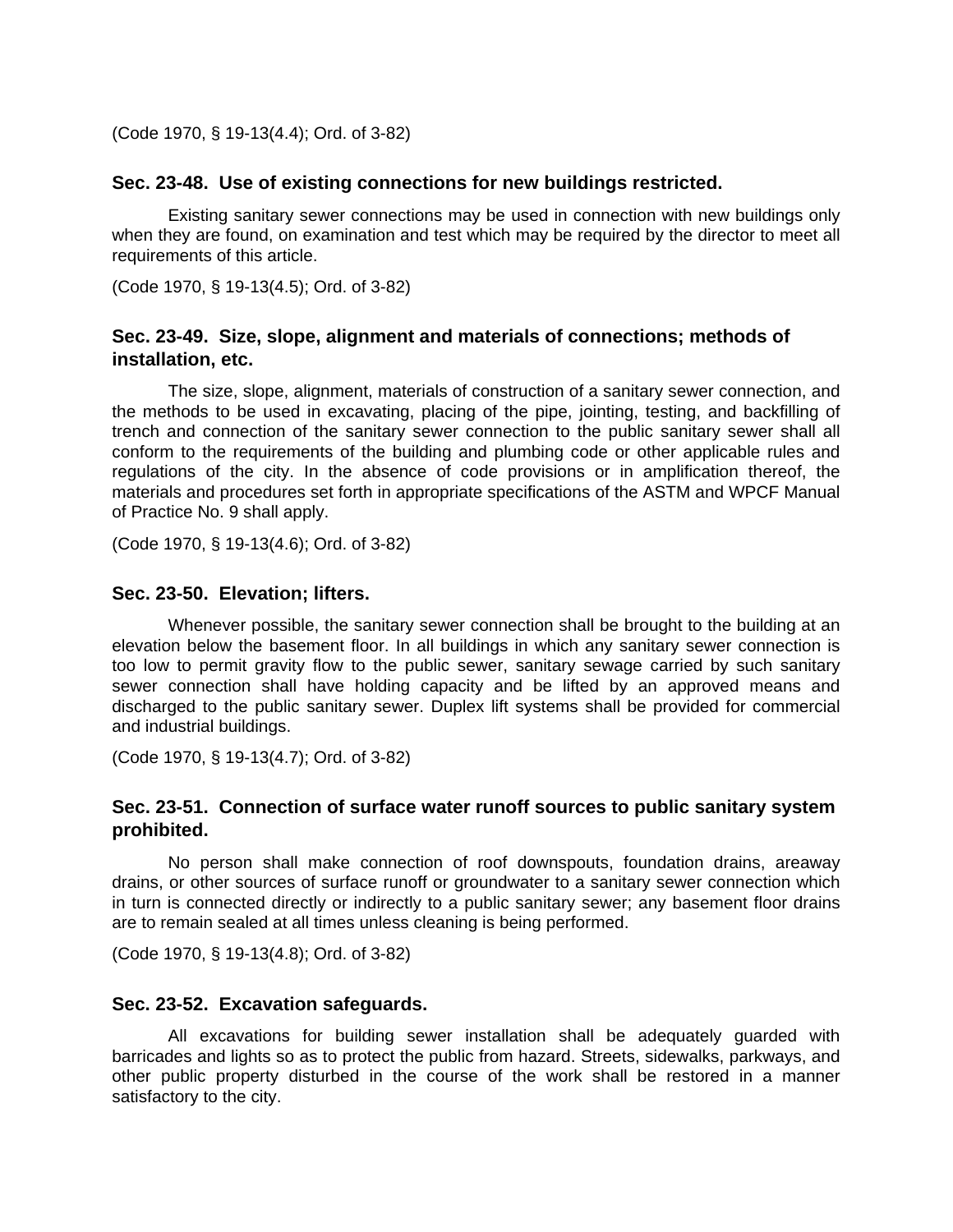(Code 1970, § 19-13(4.9); Ord. of 3-82)

#### **Sec. 23-53. Proximity of connections to water supply restricted.**

No sanitary sewer connection shall be constructed within twenty-five (25) feet of a water supply well. If a sanitary sewer connection is constructed within twenty-five (25) to seventy-five (75) feet of a water supply well, it shall be constructed in accordance with all applicable guidelines promulgated by the commissioner.

(Code 1970, § 19-13(4.10); Ord. of 3-82)

#### **Sec. 23-54. Connections to be installed by licensed drain layer.**

All sanitary sewer connections shall be installed by a drain layer who possesses a valid license issued under chapter 393 of the General Statutes as amended.

(Code 1970, § 19-13(4.11); Ord. of 3-82)

#### **Sec. 23-55. Assessments for sewer connections in adjacent streets.**

No permit shall be issued for a sewer connection between a property and a sewer in an adjacent street where a petition for permission to make such a connection has been granted, until an assessment for such connection has been made by the department of public works, approved by the council, and paid to the city.

(Code 1970, § 19-5; No. 26824-1, 2-27-02)

#### **Sec. 23-56. Water closets in cellar; special permit required.**

No water closet shall be installed in any cellar or basement without a special permit from the department of health.

(Code 1970, § 19-7; No. 26824-1, 2-27-02)

**Cross references:** Licenses, permits and miscellaneous business regulations, Ch. 14.

Secs. 23-57--23-65. Reserved.

## **DIVISION 3. PUBLIC SANITARY SEWER DISCHARGE RESTRICTIONS**

#### **Sec. 23-66. Discharge of unpolluted waters to sanitary sewers prohibited.**

- (a) No person shall discharge or cause to be discharged any unpolluted waters such as storm water, groundwater, roof runoff, subsurface drainage, or cooling water to any sanitary sewer.
- (b) Storm water and all other unpolluted drainage shall be discharged to such sewers as are specifically designated as storm sewers and discharged to a watercourse in accordance with all applicable state and federal laws and regulations.

(Code 1970, § 19-13(5.1), (5.2); Ord. of 3-82)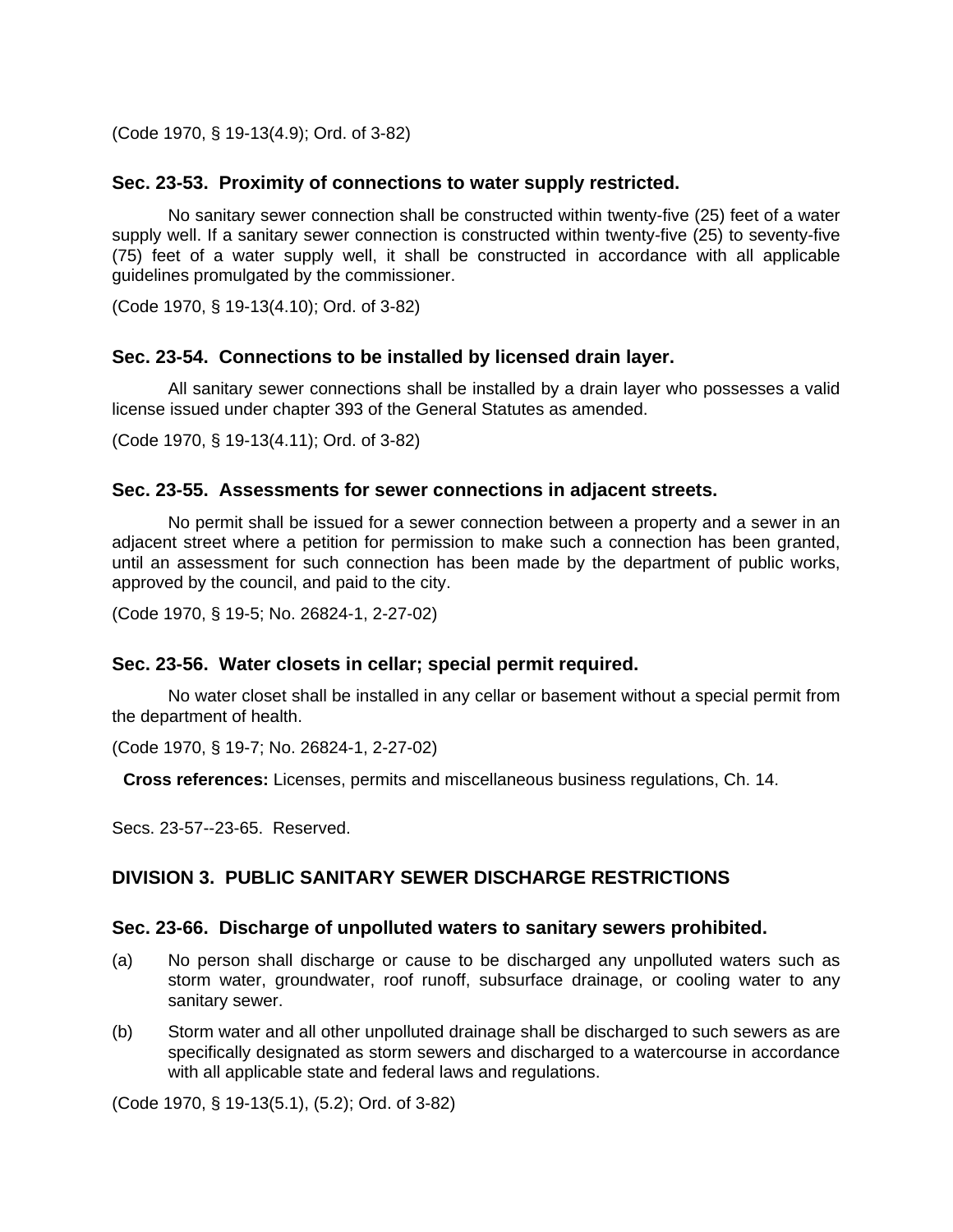#### **Sec. 23-67. Discharge of certain substances to sanitary sewers prohibited.**

No user shall contribute or cause to be contributed, directly or indirectly, any pollutant or wastewater which will interfere with the operation or performance of the WPCF. These general prohibitions apply to all such users of a WPCF whether or not the user is subject to national categorical pretreatment standards or any other federal or state pretreatment standards or requirements. A user shall not contribute the following substances to any WPCF:

- (1) Any liquids, solids or gases which by reason of their nature or quantity are, or may be, sufficient either alone or by interaction with other substances to cause fire or explosion or be injurious in any other way to the WPCF or to the operation of the WPCF. At no time, shall two (2) successive readings on an explosion hazard meter, at the point of discharge into the sewage collection system (or at any point in the system) be more than five (5) per cent nor any single reading over ten (10) per cent of the lower explosive limit (LEL) of the meter.
- (2) Solids or viscous substances which may cause obstruction to the flow in a sewer or other interference with the operation of the WPCF, including substances such as, but not limited to, grease, garbage with particles greater than one-half inch in any dimension, animal guts or tissues, paunch, manure, bones, hair, hides or fleshings, entrails, whole blood, feathers, ashes, cinders, sand, spent lime, stone or marble dust, metal, glass, straw, shavings, grass clippings, rags, spent grains, spent hops, waste paper, wood, plastics, gas, tar, asphalt residues, residues from refining or processing of fuel or lubricating oil, mud or glass grinding or polishing wastes.
- (3) Any sewage having a pH lower than five and five-tenths (5.5) or having any other corrosive property capable of causing damage or hazard to structures, equipment, and personnel of the WPCF. The upper limit of pH for any industrial wastewater discharge shall be established under the discharger's state discharge permit.
- (4) Any sewage containing toxic pollutants in sufficient quantity, either singly or by interaction with other pollutants, to injure or interfere with any wastewater treatment process, constitute a hazard to humans or animals, or plant life, create a toxic effect in the receiving waters of the WPCF, or to exceed the limitations set forth in a "categorical pretreatment standard." A toxic pollutant shall include but not be limited to any pollutant identified pursuant to section 307(a) of the act.
- (5) Any noxious or malodorous sewage, gases, or solids which either singly or by interaction with other sewage are sufficient to prevent entry into the public sewers for their maintenance and repair.
- (6) Any sewage which, by interaction with other sewage in the public sanitary sewer releases obnoxious gases, forms suspended solids which interfere with the collection system, or creates a condition which may be deleterious to structures and treatment processes or which may cause the effluent limitations of the governing NPDES permit to be exceeded.
- (7) Any substance which may cause the WPCF's effluent or any other product of the WPCF such as residues, sludges, or scums, to be unsuitable for reclamation process where the WPCF is pursuing a reuse and reclamation program. In no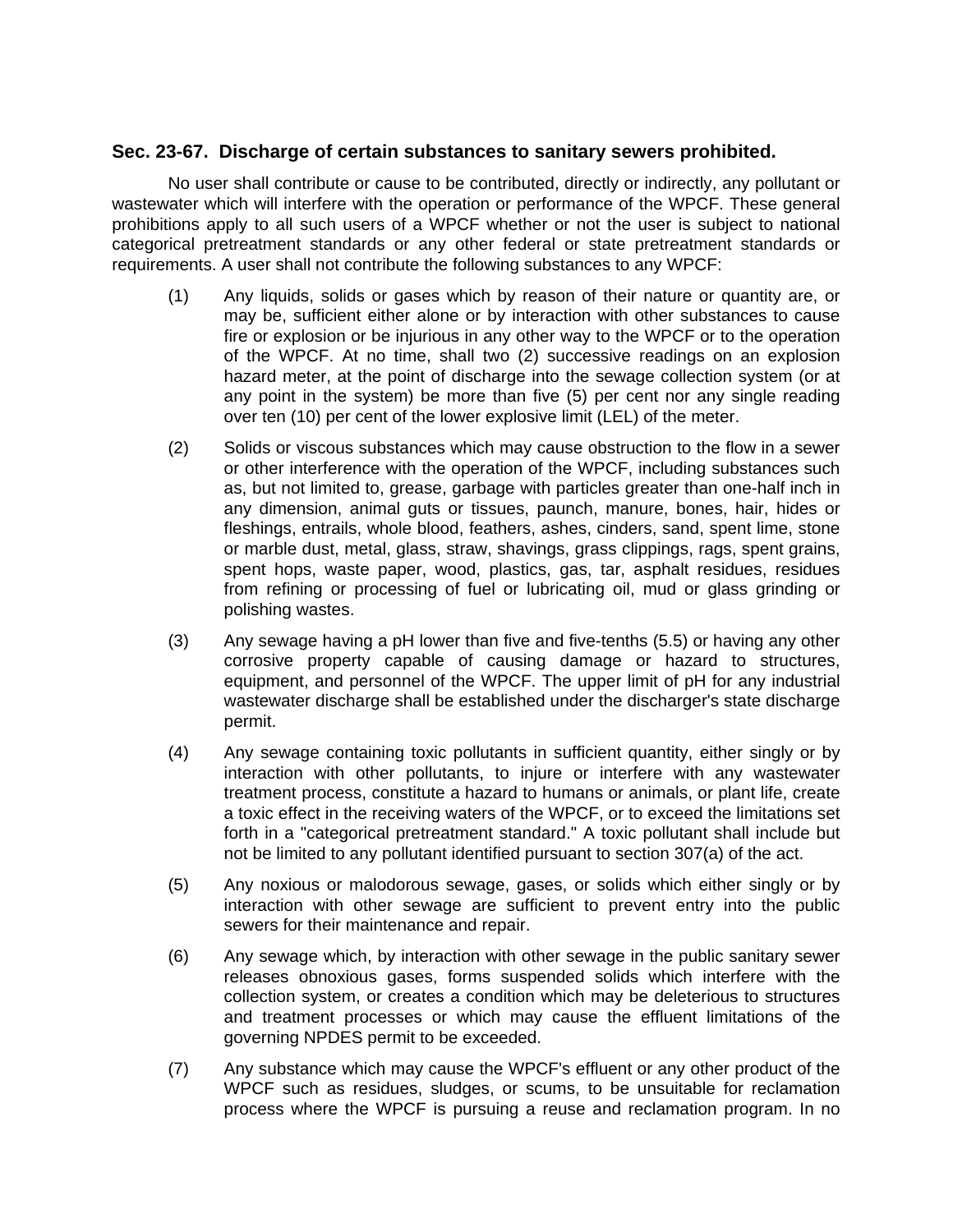case, shall a substance discharged to the WPCF cause the facility to be in noncompliance with sludge use or disposal criteria, guidelines, or regulations developed under section 405 of the act; any criteria, guidelines or regulations affecting sludge use or disposal developed pursuant to the resource conservation recovery act, clean air act, the toxic substances control act, or state criteria applicable to the sludge management method being used.

- (8) Any substance which will cause a WPCF to violate its NPDES permit or the receiving water quality standards.
- (9) Sewage containing substances which are not amendable to treatment or reduction by the wastewater treatment process employed, or are amendable to treatment only to such degree that the water pollution control facility effluent cannot meet the limits stipulated in the city's NPDES permit.

(Code 1970, § 19-13(5.3); Ord. of 3-82)

# **Sec. 23-68. Restricted substances.**

The following described substances, materials, waters, or waste shall be limited in discharges to public sanitary sewers to concentrations or quantities which will not harm either the sewers, water pollution control facility, will not have an adverse effect on the receiving stream, or will not otherwise endanger public property or constitute a nuisance. The commissioner may set lower limitations if more severe limitations are necessary to meet the water quality standards of the receiving stream. The limitations or restrictions on materials or characteristics of sewage discharged to the public sanitary sewer are as follows:

- (a) Sewage having a temperature higher than one hundred fifty (150) degrees Fahrenheit (sixty-five (65) degrees Celsius).
- (b) Sewage containing fat, wax, grease, petroleum, or mineral oil, whether emulsified or not, in excess of one hundred (100) mg/l with floatable oil not to exceed twenty (20) mg/l or containing substances which may solidify or become viscous at temperatures between thirty-two (32) and one hundred fifty (150) degrees Fahrenheit (zero (0) degrees and sixty-five (65) degrees Celsius).
- (c) Any garbage that has not been properly shredded (as defined in section 23-18). Garbage grinders may be connected to sanitary sewers from homes, hotels, institutions, restaurants, hospitals, catering establishments, or similar places where garbage originates from the preparation of food in kitchens for the purpose of consumption on the premises or when served by caterers.
- (d) Any sewage containing odor-producing substances exceeding limits which may be established by the commissioner.
- (e) Any radioactive wastes or isotopes of such half-life or concentration as may exceed limits established by the commissioner in compliance with all applicable state and federal regulations.
- (f) Materials which exert or cause:
	- (1) Unusual concentrations of inert suspended solids (such as, but not limited to, sodium chloride and sodium sulfate).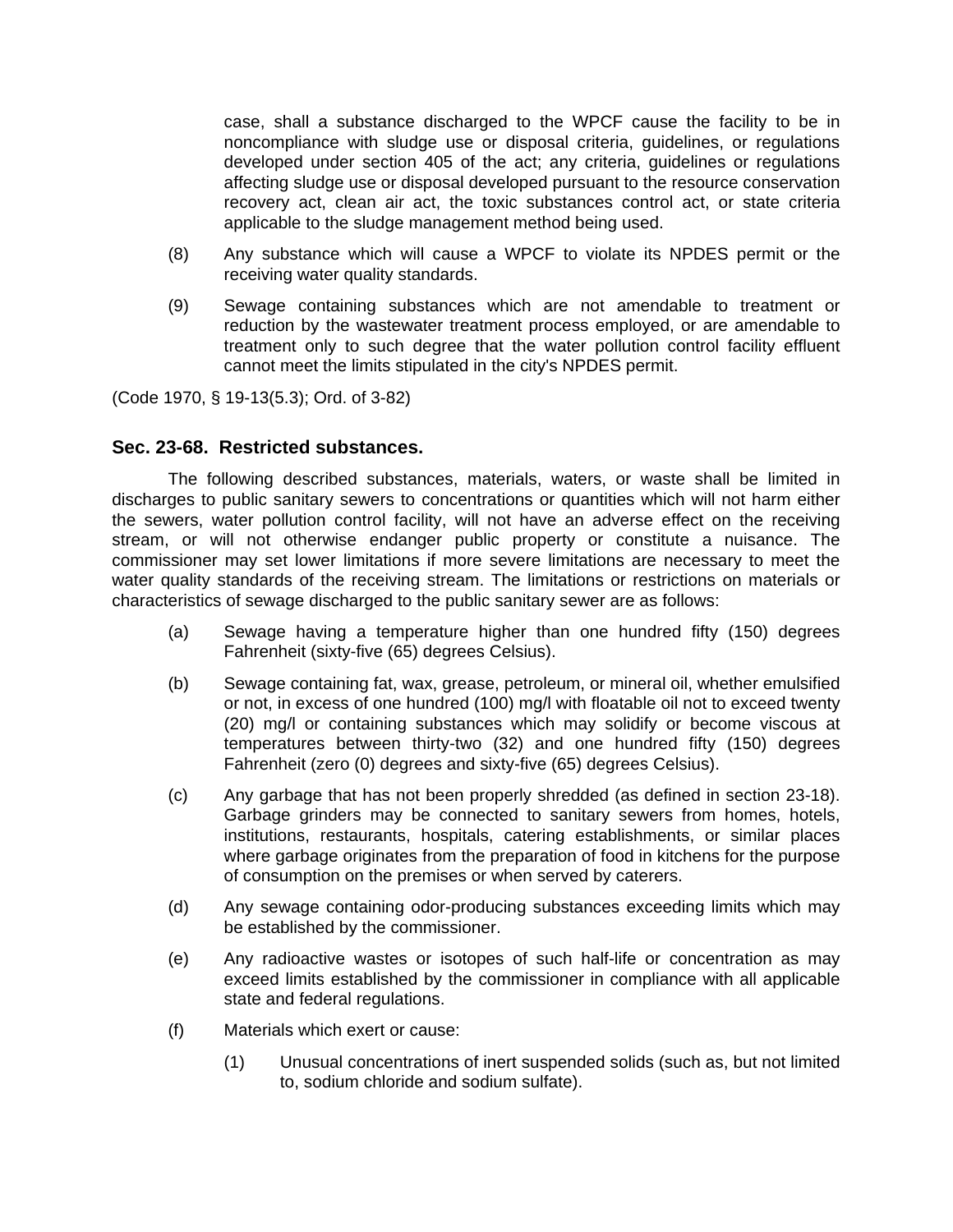- (2) Excessive discoloration (such as, but not limited to, dye wastes and vegetable tanning solutions).
- (3) Unusual BOD, chemical oxygen demand, or chlorine demand in such quantities as to constitute a significant load on the water pollution control facility.
- (4) Unusual volume of flow or concentrations of wastes constituting a "slug" as defined in section 23-18.
- (g) Overflow from holding tanks or other receptacles storing organic wastes.
- (h) Sewage with a concentration of pollutants in excess of the current levels set by the Mattabassett District.

(Code 1970, § 19-13(5.4); Ord.of 3-82; Ord. of 1-92)

## **Sec. 23-69. Permit required for discharge of certain wastes.**

- (a) In accordance with section 22a-430 of the general statutes as amended, a permit from the commissioner of environmental protection is required prior to the initiation of a discharge of any of the following wastewaters to a public sewer:
	- (1) Industrial wastewater of any quantity.
	- (2) Domestic sewage in excess of five thousand (5,000) gallons per day through any individual building sewer to a public sewer.
- (b) A potential discharger must submit a permit application to the department of environmental protection not later than ninety (90) days prior to the anticipated date of initiation of the proposed discharge.

(Code 1970, § 19-13(5.5); Ord. of 3-82)

**Cross references:** Licenses, permits and miscellaneous business regulations, Ch. 14.

## **Sec. 23-70. Commissioner's authority re section 23-68 wastes.**

- (a) If any sewage is discharged or is proposed to be discharged to the public sewers which contains the substances or possesses the characteristics enumerated in section 23-68 of this article, and which in the judgment of the commissioner may have a deleterious effect upon the wastewater facilities, processes, equipment, or receiving waters, or which otherwise may create a hazard to life or constitute a public nuisance, the commissioner may in accordance with section 22a-430(b) of the general statutes, as amended:
	- (1) Reject the discharge of the wastes.
	- (2) Require pretreatment to an acceptable condition for discharge to the public sewers.
	- (3) Require control over the quantities and rates of discharge.
- (b) If the commissioner permits the pretreatment or equalization of waste flows, the design and installation of the equipment shall be subject to the review and approval of the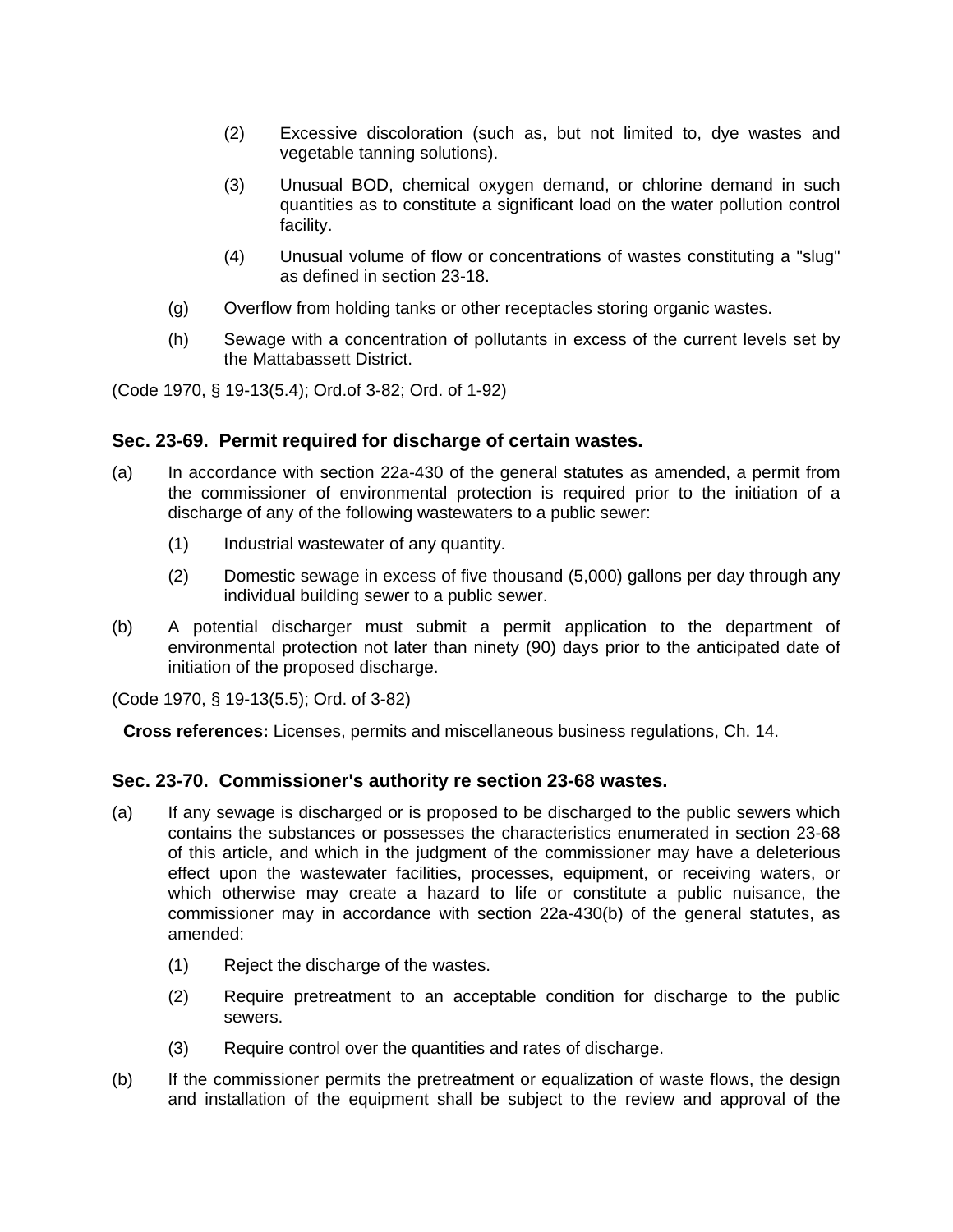commissioner subject to the requirements of all applicable codes, ordinances and laws. (Code 1970, § 19-13(5.6); Ord. of 3-82)

# **Sec. 23-71. Director's right to reject or restrict any wastes.**

The director shall have the right to reject the discharge of any wastes; or, require more stringent effluent limitations than required by the user's general statutes section 22a-430 permit, the decisions of the commissioner notwithstanding.

(Code 1970, § 19-13(5.7); Ord. of 3-82)

## **Sec. 23-72. Grease, oil and gross particle separators.**

Grease, oil and gross particle separators shall be provided when, in the opinion of the commissioner they are necessary for the proper handling of sewage containing floatable grease in excessive amounts, as specified in section 23-68(b), or any flammable wastes, sand, or other harmful substances; except that such separators shall not be required for private living quarters or dwelling units. All separators shall be of a type and capacity approved by the commissioner, and shall be located as to be readily and easily accessible for cleaning and inspection. In the maintaining of these separators, the owners shall be responsible for the proper removal and disposal by appropriate means of the captured material and shall maintain records of the dates, and means of disposal which are subject to review by the commissioner. Any removal and hauling of the collected materials shall be performed by a waste disposal fir;rn which possesses a valid permit from the commissioner under section 22a-454 of the general statutes, as amended.

(Code 1970, § 19-13(5.8); Ord. of 3-82)

## **Sec. 23-73. Owner to maintain pretreatment of flow-equalizing facilities.**

Where pretreatment or flow-equalizing facilities are provided or required for any sewage, they shall be maintained continuously in satisfactory and effective operation by the owner at his expense.

(Code 1970, § 19-13(5.9); Ord. of 3-82)

# **Sec. 23-74. Owner to provide sampling structure when required by commissioner.**

When required by the commissioner, the owner of any property serviced by a public sanitary sewer carrying industrial wastes shall install a suitable structure together with such necessary meters and other appurtenances in the building sewer to facilitate observations, sampling, and measurement of the wastes. Such structure, when required, shall be accessible and safely located and shall be constructed in accordance with plans approved by the commissioner. The sampling structure shall be located at a point along the industrial waste stream where a representative sample of the industrial wastewater may be obtained prior to its being diluted by domestic sewage in the sanitary sewer connection. The structure shall be installed by the owner at his expense and shall be maintained by him so as to be safe and accessible at all times.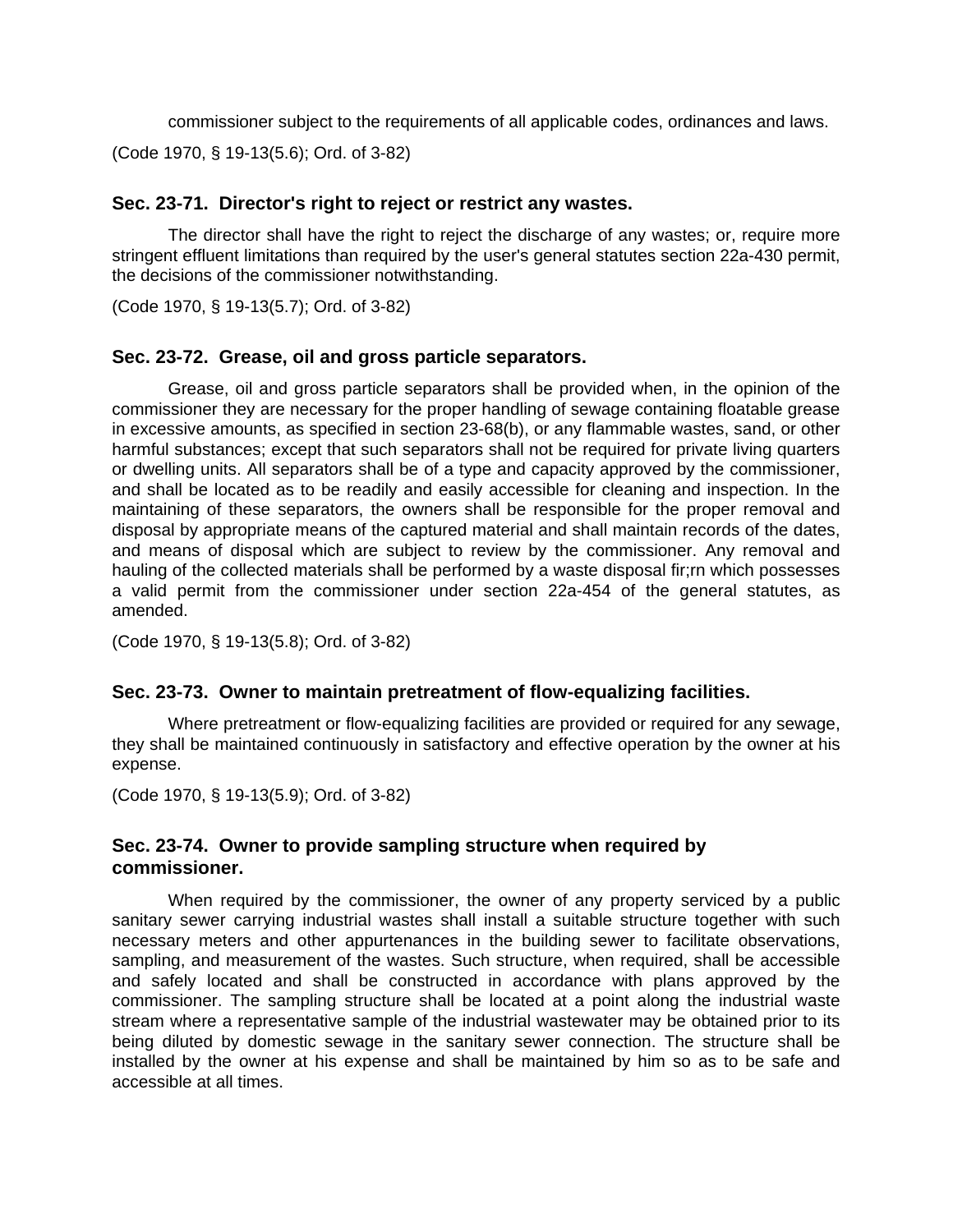(Code 1970, § 19-13(5.10); Ord. of 3-82))

## **Sec. 23-75. Required monitoring of discharges.**

All industries discharging into a public sanitary sewer shall perform such monitoring of their discharge as required by the commissioner in any state discharge permit issued pursuant to section 22a-430 of the general statutes, as amended, including, but not limited to, installation, use, and maintenance of monitoring equipment, keeping records and reporting the results to the commissioner. Such records shall be made available upon request of the commissioner or the superintendent.

(Code 1970, § 19-13(5.11); Ord. of 3-82)

#### **Sec. 23-76. Measurements, tests, etc.**

All measurements, tests, and analyses of the characteristics of sewage to which reference is made in this ordinance shall be determined in accordance with the latest edition of "Standard Methods for Examination of Water and Wastewater," published by the American Public Health Association. Sampling methods, location, times, durations, and frequencies are to be determined on an individual basis subject to the stipulations and general conditions of the dischargers state discharge permit.

(Code 1970, § 19-13(5.12); Ord. of 3-82)

#### **Sec. 23-77. Special agreements.**

No statement contained in this article shall be construed as preventing any special agreement or arrangement between the city and any industrial concern whereby an industrial waste of unusual strength or character may be accepted by the city for treatment, provided that such agreements do not contravene any requirements of existing state or federal regulations and are compatible with any user charge system in effect.

(Code 1970, § 19-13(5.13); Ord. of 3-82)

#### **Sec. 23-78. Applicability of federal standards.**

Upon the promulgation of the federal categorical pretreatment standards for a particular industrial subcategory, the federal standard, if more stringent than limitations imposed under this article for sources in that subcategory shall supersede the limitations imposed under this article.

(Code 1970, § 19-13(5.14); Ord. of 3-82)

#### **Sec. 23-79. Dilution of discharge with process water prohibited.**

No user shall increase the use of process water in an attempt to dilute a discharge as a partial or complete substitute for adequate treatment to achieve compliance with the limitations contained in the federal categorical pretreatment standards, or in any specific pollutant limitations which may be developed by the commissioner.

(Code 1970, § 19-13(5.15); Ord. of 3-82)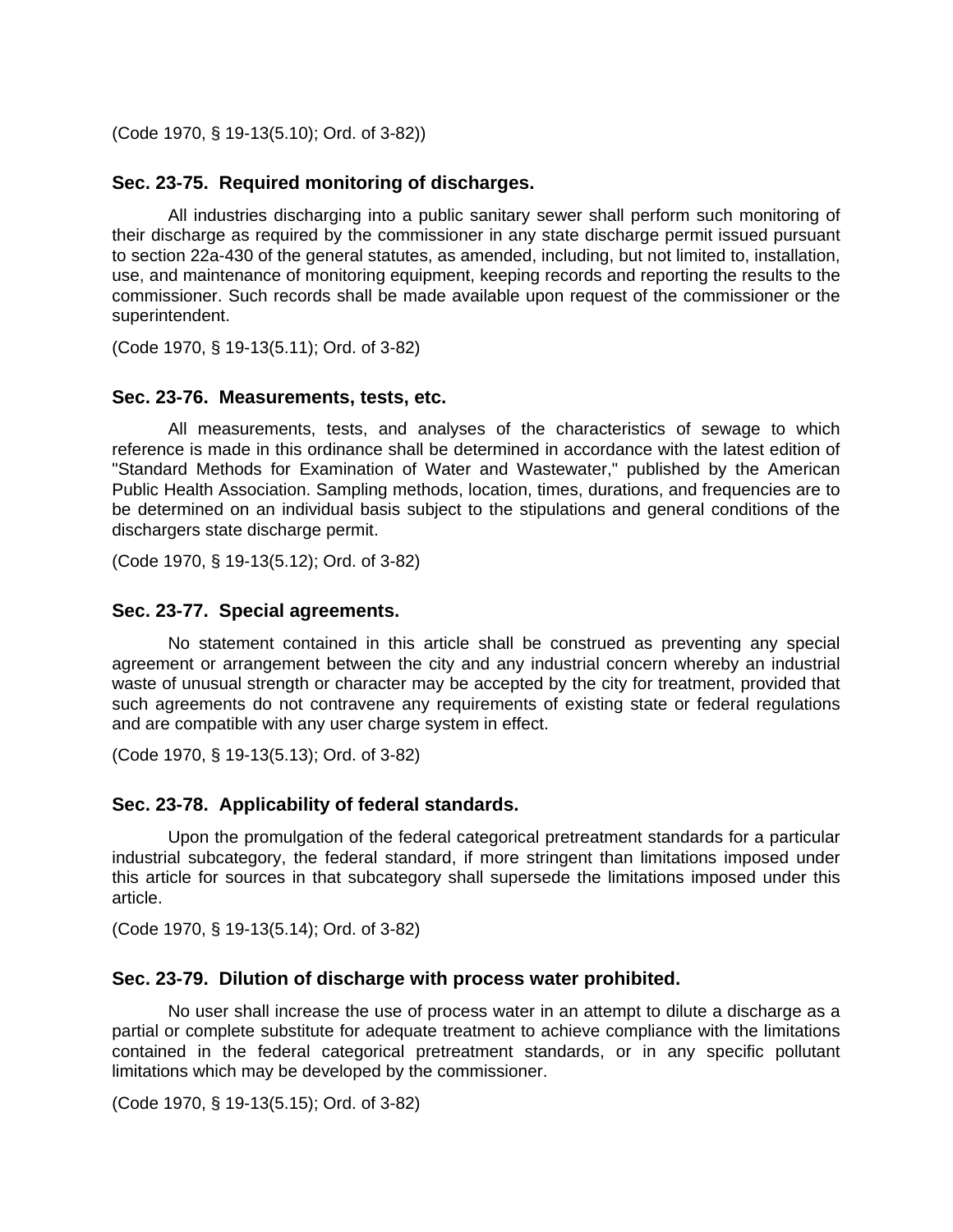#### **Sec. 23-80. Accidental discharges.**

- (a) Each user shall provide protection from accidental discharge of prohibited materials or other substances regulated by this article. Facilities to prevent accidental discharge of prohibited materials shall be provided and maintained at the owner or user's own cost and expense. The commissioner may require that plans showing facilities and operating procedures be submitted for review and approval prior to construction of the facilities.
- (b) Within five (5) days following an accidental discharge, the user shall submit to the director and the commissioner, a detailed written report describing the cause of the discharge and the measures to be taken by the user to prevent similar future occurrences. Such notification shall not relieve the user of any expense, loss, damage, or other liability which may be incurred as a result of damage to the WPCF, fish kills, aquatic plants, or any other damage to persons or property; nor shall such notification relieve the user of any fines, civil penalties, or other liability which may be imposed by this article or other applicable law.
- (c) A notice shall be permanently posted on the user's bulletin board or other prominent place advising employees whom to call in the event of a dangerous discharge. Employers shall ensure that all employees are advised of the emergency notification procedure.

(Code 1970, § 19-13(5.16); Ord. of 3-82)

Secs. 23-81--23-90. Reserved.

# **DIVISION 4. RATES AND CHARGES\***

**\*Cross references:** Licenses, permits and miscellaneous business regulations, Ch. 14., sewer assessments, § 23-101 et seq.

## **Sec. 23-91. Purpose.**

\_\_\_\_\_\_\_\_\_\_

\_\_\_\_\_\_\_\_\_\_

The purpose of this division is to establish fair and effective charges for use of the city's sewer system so that the maintenance and operation of the sewer system shall be self-supporting. Maintenance and operation shall include replacement of publicly-owned treatment works to the pollutant source and to promote self-sufficiency of the treatment works with respect to operation and maintenance.

(Code 1970, § 19-12(1); Ord. of 10-80)

## **Sec. 23-92. Definitions.**

As used in this division, the following terms shall have the meanings indicated in this section:

*Commercial.* Any user identified in the Standard Industrial Classification Manual 1972,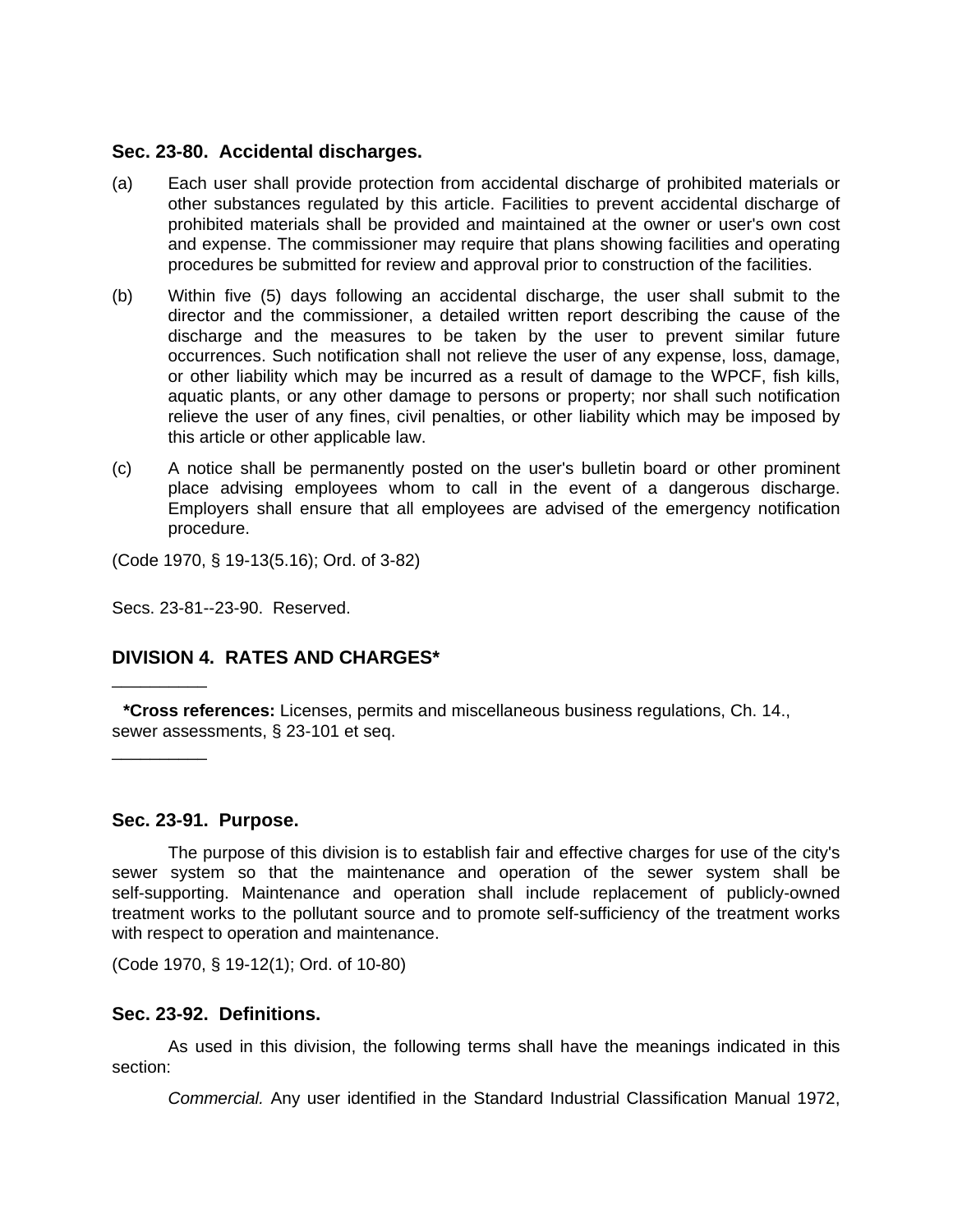Office of Management and Budget, as listed below:

*Division A.* Agriculture, Forestry and Fishing:

The entire division is included in this user class except for the following categories:

0200 Agricultural Production--Livestock

0723 Crop Preparation Services for Market, except Cotton Ginning

0843 Extraction of Pine Gum

0910 Commercial Fishing

*Division B.* Mining:

The following categories in this division are included in this user class:

1080 Metal Mining Services

1112 Anthracite Mining Services

1213 Bituminous Coal and Lignite Mining Services

1380 Oil and Gas Field Services

*Division C.*Construction:

The entire division is included in this user class.

*Division E.* Transportation, Communications, Electric, Gas and Sanitary Services:

The entire division is included in this user class except for the following categories:

4910 Electric Services

4925 Mixed, Manufactured or LP Gas Production and/or Distribution

4930 Combination Companies and Systems

4960 Steam Supply

*Division F.* Wholesale Trade:

The entire division is included in this user class.

*Division G.* Retail Trade:

The entire division is included in this user class.

*Division H.* Finance, Insurance and Real Estate:

The entire division is included in this user class.

*Division I.* Services:

The entire division is included in this user class except for the following categories:

7395 Photofinishing Laboratories

7397 Commercial Testing Laboratories

7535 Pawn Shops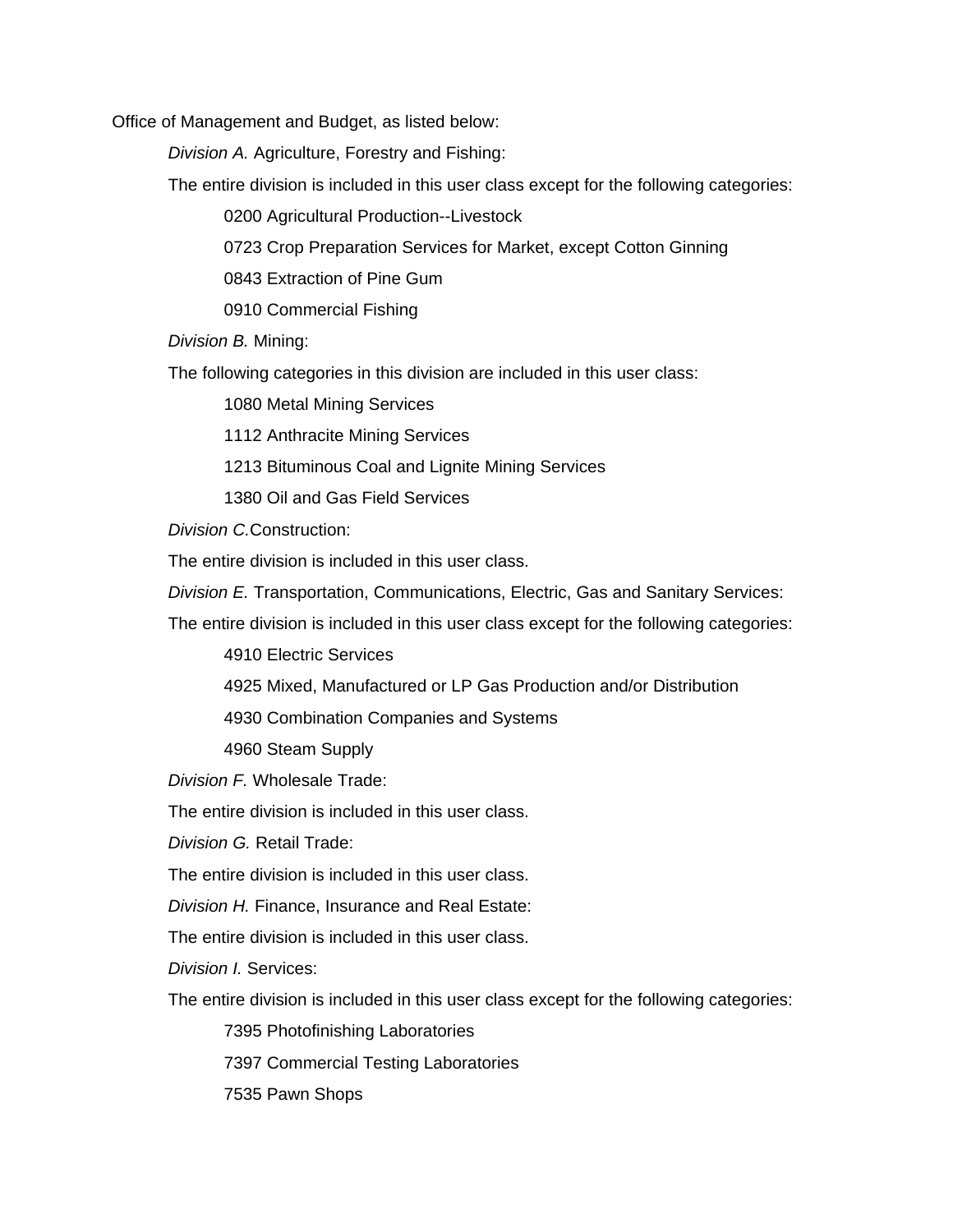7819 Services Allied to Motion Picture Production

8060 Hospitals

8100 Legal Services

8200 Educational Services

8400 Museums, Art Galleries, Botanical and Zoological Gardens

8600 Membership Organizations

8800 Private Households

8900 Miscellaneous Services

*Industrial.* Any user identified in the Standard Industrial Classification Manual 1972, Office of Management and Budgets, as amended and supplemented under Division G, Manufacturing, and those in other divisions as listed below:

*Division A.* Agriculture, Forestry and Fishing:

The following categories in this division are included in this user class:

0200 Agricultural Production--Livestock

0723 Crop Preparation Services for Market Except Cotton Ginning

0843 Extraction of Pine Gum

0910 Commercial Fishing

*Division B.* Mining:

The entire division is included in this user class except for the following categories:

1080 Metal Mining Services

1112 Anthracite Mining Services

1213 Bituminous Coal and Lignite Mining Services

1380 Oil and Gas Field Services

*Division E.* Transportation, Communications, Electric, Gas and Sanitary Services:

The following categories from this division are included in this user class:

4910 Electric Services

4925 Mixed, Manufactured or LP Gas Production and/or Distribution

4930 Combination Companies and Systems

4960 Steam Supply

*Division I.* Services:

The following categories in this division are included in this user class:

7395 Photofinishing Laboratories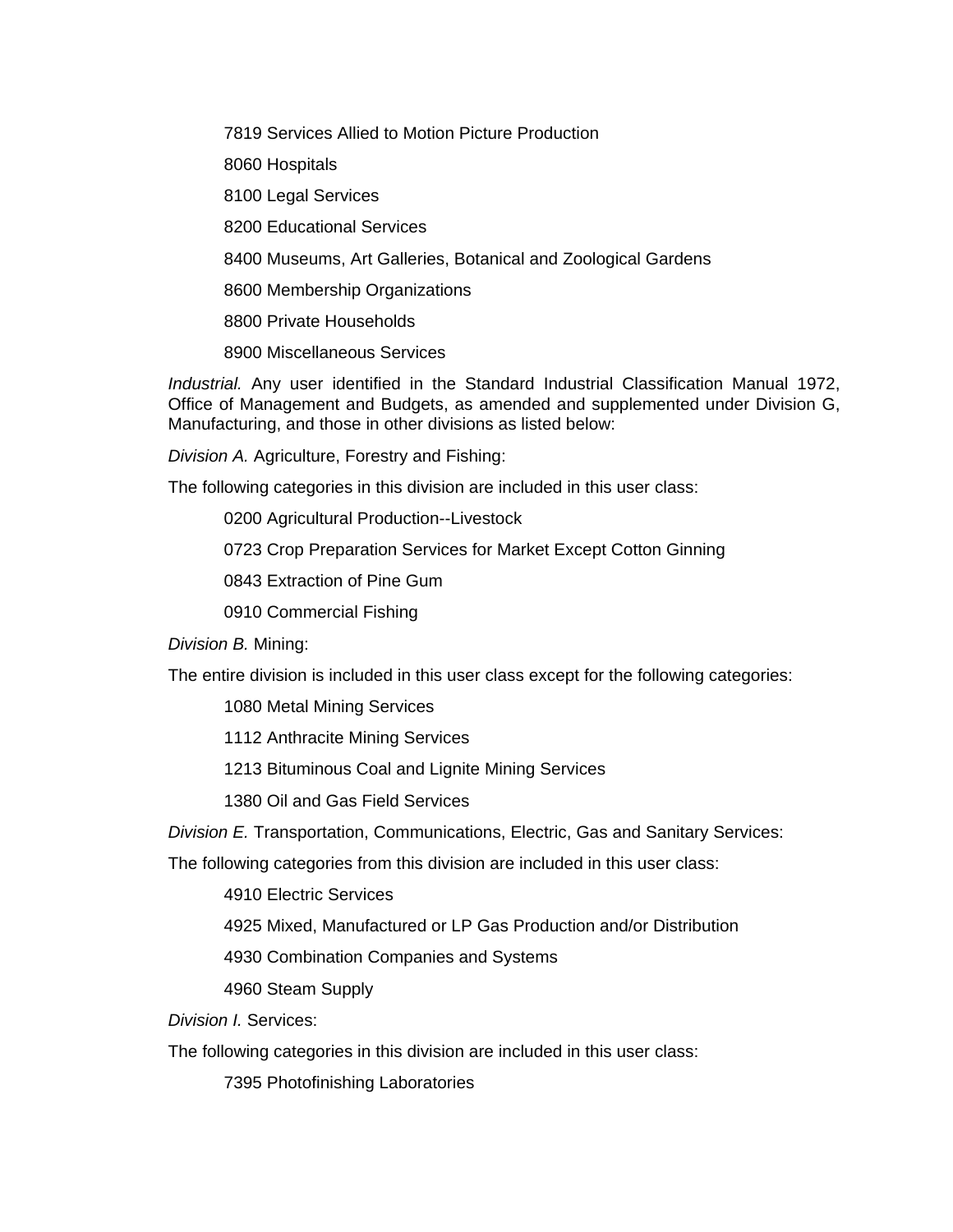7397 Commercial Testing Laboratories

7535 Paint Shops

7819 Services Allied to Motion Picture Production

*Institutional.* Any user primarily engaged in social or community services such as schools, colleges, rest homes, hospitals, sanitoria, museums, and botanical and zoological gardens.

*New Britain Water Company.* The New Britain Water Company, its successors or assigns.

*Operation and maintenance.* Includes all costs for labor, power and fuel, and expenditures for obtaining and installing equipment, accessories or appurtenances which are necessary to maintain the capacity and performance during the service life of the treatment works.

*Replacement.* Those expenditures for obtaining and installing equipment, accessories, or appurtenances during the useful life of the treatment works necessary to maintain the capacity and performance for which such works are designed and constructed. The phrase "operation and maintenance" includes replacement.

*Residential.* Any user whose waste discharge is composed exclusively of domestic wastes and who does not appear in any of the other classes.

*Sewer user charge.* A charge levied on the users of the treatment works for the users' proportionate share of the cost of operation and maintenance (including replacement) of such works and bond indebtedness, including interest, for capital costs related to the treatment works.

*Treatment works.* Any devices and systems used in the storage, treatment, recycling and reclamation of municipal sewage or industrial wastes of a liquid nature, including intercepting sewers, outfall sewers, sewage collection systems, pumping, power, and other equipment and their appurtenances; extensions, improvements, remodeling, additions, and alterations thereof; and any works, including site acquisition of the land that will be an integral part of the treatment process or is used for ultimate disposal of residues resulting from such treatment. In addition, treatment works means any other method or system for preventing, abating, reducing, storing, treating, separating or disposing of municipal waste, including storm water runoff or industrial waste in combined storm water and sanitary sewer systems.

(Code 1970, § 19-12(8), (11); Ord. of 10-80)

**Cross references:** Definitions and rules of construction generally, § 1-2.

#### **Sec. 23-93. Sewer user charge.**

(a) *Water consumption basis.* Consideration having been given to the volume of water discharged to the wastewater system, and that approximately all sewer users consume all water from a metered source, approximately all wastewater flows are discharged to the sanitary sewer system, wastewater flows to private disposal systems or storm drains are metered, the percentage of water consumed to wastewater flow is approximately equal for all users, the metered flows include costs for infiltration/inflow transportation and treatment, the public works department finds that the water consumption method is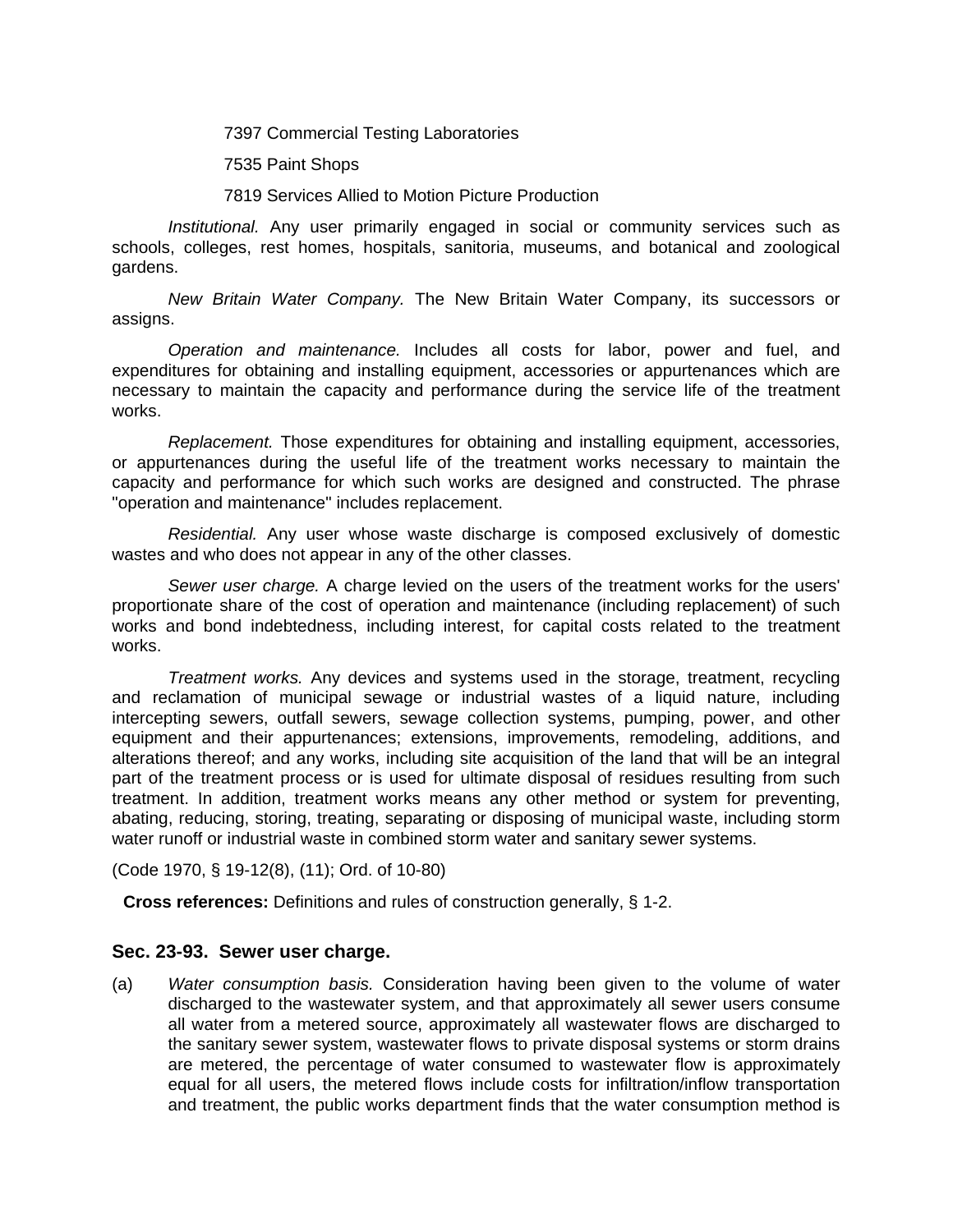to be used for establishing a fair and reasonable charge for the use of the wastewater system.

- (b) *Properties to be charged.* All properties which are connected to the wastewater system shall be charged for the use of the wastewater system for the year as determined by the water department billing cycles delineated in section 23-94.
- (c) *Description of water consumption method.* Properties served by the wastewater system are hereby metered and totalled on a six (6) cycle basis of each year for which the charge is being made. The total system flow will neglect system loss, discharge to other outlets by users and include any and all well usage discharged to the wastewater system.
- (d) *User charge formula.* All buildings or users shall be charged a sewer user charge based upon water consumption; each charge shall include the costs charged for wastewater operation and maintenance and the cost for annual debt service; such charges shall be computed as follows:

TABLE INSET:

| ⊵⊔ |            | $(C_{\tau_0})$ |  | $(C_{\text{Td}})$ |
|----|------------|----------------|--|-------------------|
|    | $V_{\tau}$ |                |  |                   |

 $C_{11}$  = a user's annual charge (building's sewer use charge for the period of use)

 $V_{\text{u}}$  = annual volume contribution from a user (based on building's water consumption for the period and system infiltration/inflow)

 $V_T$  = total sewer system flow for the year.

 $C<sub>To</sub>$  = total annual costs for operation and maintenance

 $C_{\text{Td}}$  = total annual costs for debt service

Such charges shall be computed at the same time and for the same periods as set forth in paragraph (b) of this section.

- (e) *Computation of water usage from meter readings for buildings serviced by water company.* Water consumption of each building serviced by the New Britain Water Company, except those set forth in paragraph (c) of this section, shall be computed in accordance with meter readings obtained by the city water department.
- (f) *Estimation of water consumption for industrial buildings not serviced by water company.* Water consumption of each industrial building not serviced by the New Britain Water Company, shall be estimated by the director of public works, or its designated agents, servants or employees, on the basis of records it has of water consumption of similar buildings and uses. In order to expedite such estimate, the director of public works may require the owner of any industrial building not serviced by the New Britain Water Company to submit a sworn statement of water consumption for the year, such statement to be supported by any available records or other evidence of water consumption. The director of public works may also require the owner of any industrial building not serviced by the New Britain Water Company, or not metered, to install and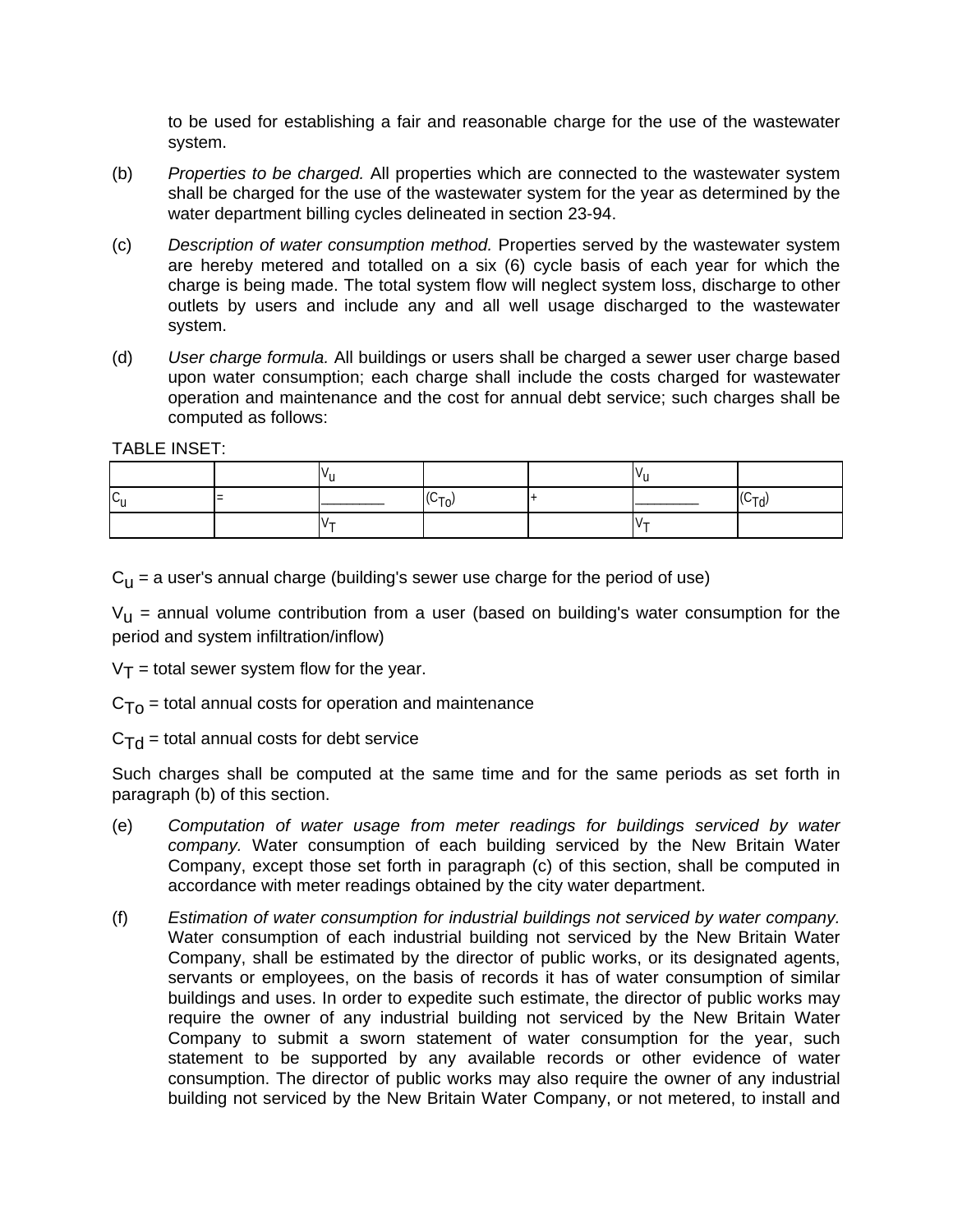maintain a water meter at the sole expense of such owner.

- (g) *Reduction of charges in certain cases.* In any instance in which the director of public works determines that the water consumption of any particular building is greatly disproportionate to the effluent actually discharged from such building into the sewerage system and thereby determines that, if the charges were computed solely in accordance with paragraph (d) of this section, the building in question would actually bear more than its proportionate share of the operation and maintenance costs of the wastewater system, the director of public works may make any appropriate reduction in the building's water consumption figure.
- (h) *Applicable to all connected properties.* The user charge shall apply to all connected properties, without exception, including municipally-owned and other tax-exempt properties.

(Code 1970, § 19-12(2); Ord. of 10-80)

# **Sec. 23-94. Computation cycles.**

(a) Sewer user charges shall be computed on a six-cycle basis coinciding with the water meter reading system with billings distributed on a semiannual basis. The following cycles shall be used to compute sewer user charges:

| Cycle          | Period           | Due and<br>payable<br><b>on</b> | Period           | Due and<br>Payable<br>Ion |  |  |  |
|----------------|------------------|---------------------------------|------------------|---------------------------|--|--|--|
|                | July 1--Dec. 31  | Jan. 1                          | Jan. 1--June 30  | July 1                    |  |  |  |
| $\overline{2}$ | Aug. 1--Jan. 31  | Feb. 1                          | Feb. 1--July 30  | Aug. 1                    |  |  |  |
| 13             | Sept. 1--Feb. 28 | Mar. 1                          | Mar. 1--Aug. 31  | Sept. 1                   |  |  |  |
| $\overline{4}$ | Oct. 1--Mar. 31  | Apr. 1                          | Apr. 1--Sept. 30 | Oct. 1                    |  |  |  |
| 5              | Nov. 1--Apr. 30  | May 1                           | May 1--Oct. 31   | Nov <sub>1</sub>          |  |  |  |
| 6              | Dec. 1--May 31   | June 1                          | June 1--Nov. 30  | Dec. 1                    |  |  |  |

(b) Meters read monthly will be billed monthly for the previous month's usage. If, however, any residential bill exceeds one hundred dollars (\$100.00), such bill shall be due and payable in two (2) installments. One-half may be paid within thirty (30) days of bill issuance and one-half at mid-period. In the case of a property which was not connected during the entire period, the user charge will be prorated for the actual number of months within the stated period that the property was connected. A period of less than fifteen (15) days shall be disregarded and a period in excess of fifteen (15) days shall be deemed a full month.

(Code 1970, § 19-12(3); Ord. of 10-80)

## **Sec. 23-94.1. Lability of owner.**

The owner of record as of July 1 of each year of the property on which a building is located shall be liable for the payment of sewer user charges.

(Code 1970, § 19-12(4); Ord. of 10-80)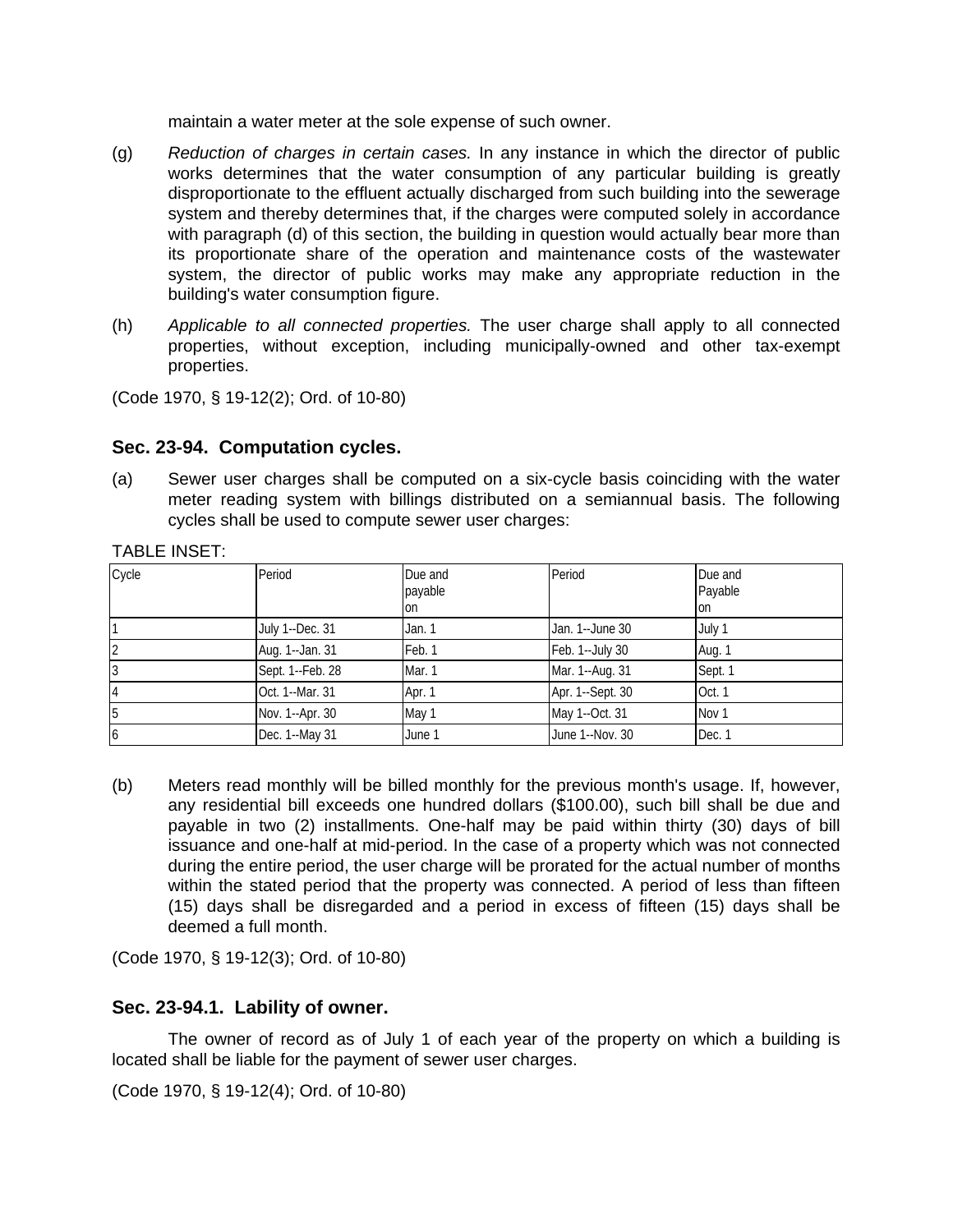#### **Sec. 23-95. Lien and collection.**

Sewer user charges, together with interest thereon, shall constitute a lien upon the property on which the building is located, and such lien may be foreclosed and such charges may be collected in the manner provided in section 7-258 of the General Statutes and other applicable statutes.

(Code 1970, § 19-12(5); Ord. of 10-80)

## **Sec. 23-96. Collections.**

Sewer use charges shall be collected by the tax collector and turned over periodically to the city finance director and deposited in a special account, separate from other city funds, designated the "wastewater operating fund." This fund shall be used for operation, maintenance and administration of the treatment works and for payment of principal and interest on bonds and notes of the city issued for construction of sewerage facilities.

(Code 1970, § 19-12(6); Ord. of 10-80)

## **Sec. 23-97. Annual audit of operating fund.**

The wastewater operating fund shall be audited annually at the end of each fiscal year and the results of the audit presented to the mayor, finance director and common council.

(Code 1970, § 19-12(9); Ord. of 10-80)

## **Sec. 23-98. Periodic cost of service studies required.**

The common council may direct the department of public works to conduct a sewer user cost of service study upon recommendation of the department of public works. The recommendation of the department of public works initiating a cost of service study shall specify the goals and objectives of the engagement. Project initiation and financing is contingent upon the availability of monies within the sewer operating fund. The department of public works shall report the findings of the cost of service study to the mayor and common council. The report of the department of public works shall detail the study findings and make comparison with the project goals and objectives. A proposed implementation plan of any study recommendation requires common council approval and shall be part of the department's report.

(Code 1970, § 19-12(10); Ord. of 10-80; Ord. of 12-3-97; No. 26824-1, 2-27-02)

# **Sec. 23-99. System to generate sufficient revenue to pay costs; council to appropriate funds in case of deficit.**

The user charge system shall generate sufficient revenue to offset the cost of all treatment works operation and maintenance provided by the city. In the event that collections do not finance the expenditures of the fund function, the common council shall appropriate an amount sufficient to meet the financial requirements.

(Code 1970, § 19-12(12); Ord. of 10-80)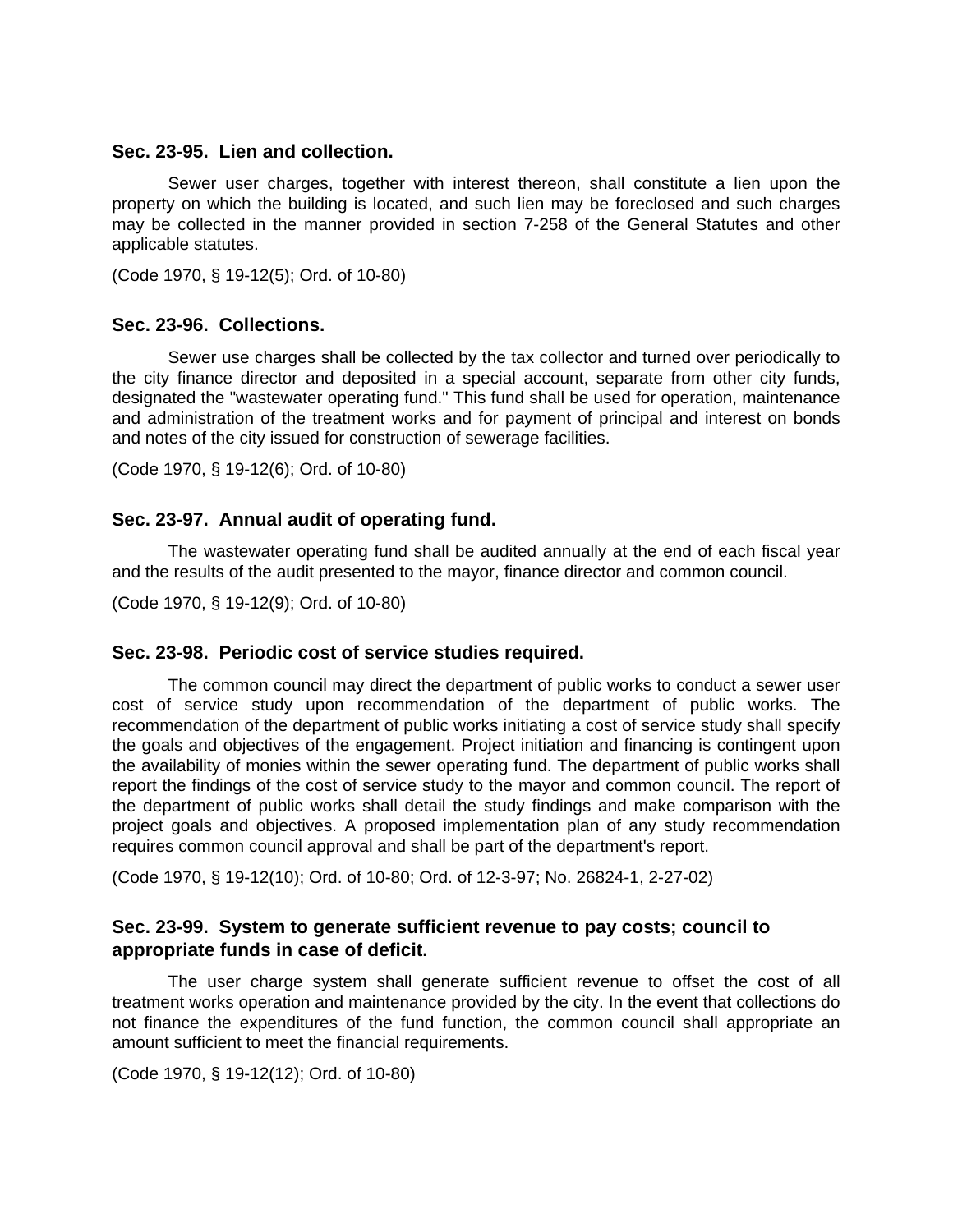#### **Sec. 23-100. Amendments.**

\_\_\_\_\_\_\_\_\_\_

\_\_\_\_\_\_\_\_\_\_

This division may be amended by the city council as it deems necessary, subject to the charter of the city and the statutes of the state.

(Code 1970, § 19-12(14); Ord. of 10-80)

# **DIVISION 5. SEWER ASSESSMENTS\***

**\*Cross references:** Rates and charges for sewers and sewage disposal, § 23-91 et seq.

# **Sec. 23-101. Determination of assessment of property owner for sewer construction.**

- (a) The maximum assessment per front foot of land shall be determined by the department of public works subject to the approval of the common council on a property by property basis for each owner benefiting from the construction of a sewer and shall be based on a proportionate share the actual total cost of providing the sewer. Actual total cost of the sewer construction shall include the cost of preliminary studies and surveys, design, detailed working plans and specifications acquiring necessary land or property or any interest therein, damage award, interest charges during construction, legal and other administrative fees or costs, outlet benefits or deferred assessments, or any other expense incidental to the completion of the work, in addition to the cost of construction of an eight-inch diameter local sanitary sewer or a storm sewer a size appropriate for the design storm flows.
- (b) For sanitary sewers, the cost of construction, engineering, rights-of-way and miscellaneous charges for pump stations, force mains, trunk sewers, relief sewers and major interceptors not containing house connection laterals and that portion of sanitary sewers greater than an eight-inch diameter, local sewer shall not be assessed against property owners initially benefiting but shall be prorated to all ultimate users through user fees or by owners as may be stipulated in a developer's agreement or through general taxation.
- (c) Whenever a sanitary sewer has been laid out and constructed by the city to serve a particular area, no connection will be permitted thereto for any property which has not been assessed or has not shared in an equitable manner in the expense thereof, unless, prior to such connection, the owner of such property first enters into a special agreement, to be recorded in the land records and providing for payment by the owner of a special charge. Such special charge shall be based upon the department of public work's estimate of current cost for providing sanitary sewers in the specific service area. The department of public works may permit payment of the charge over a period to be determined by the department of public works, and providing that the permission granted will not affect the power of the department of public works to make future sewer layouts, and benefit assessments thereof, against the property of the owner, in the same manner as if permission to connect has never been granted. The department of public works may agree to credit the payment toward any such future assessment, without allowance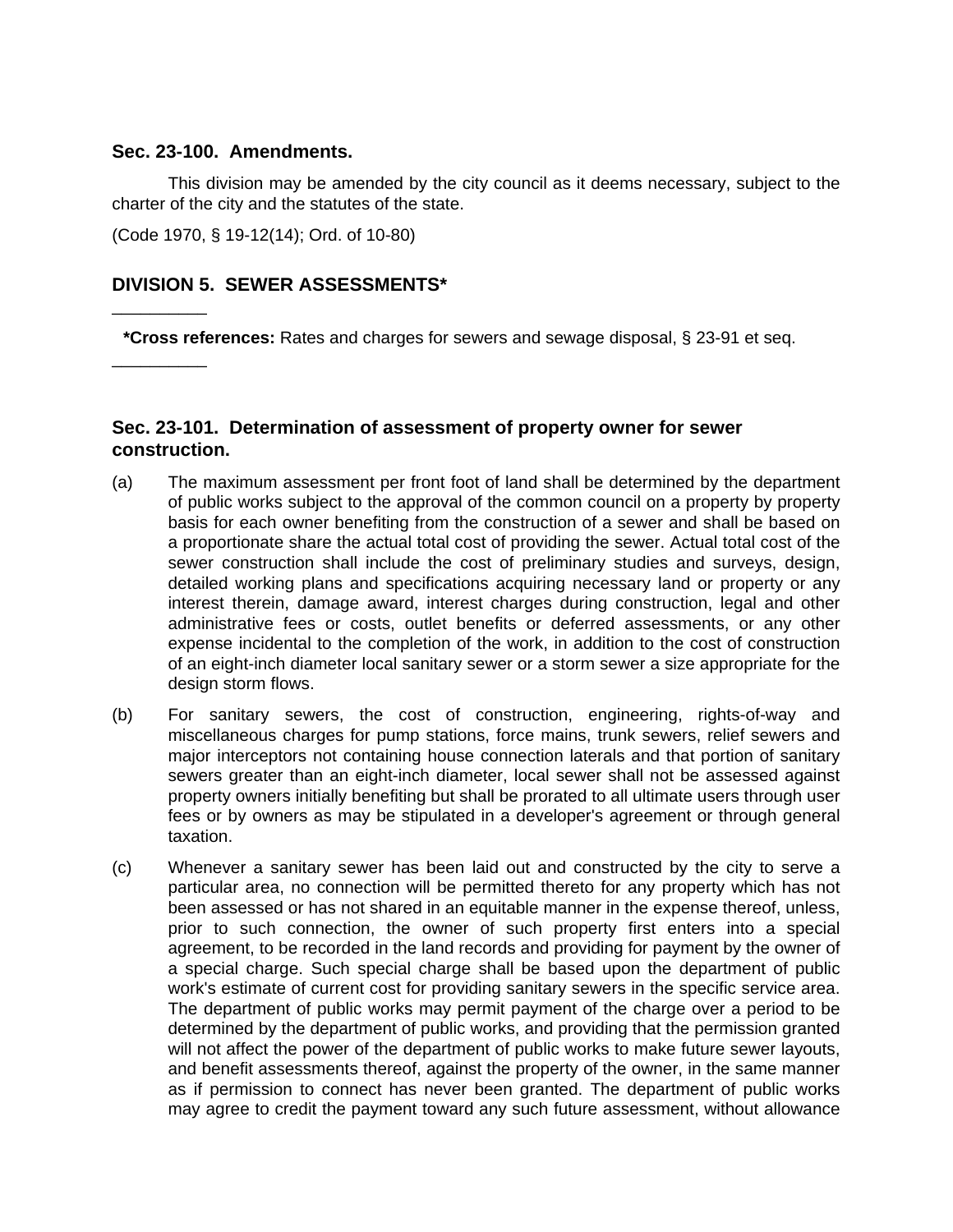for interest between the date of payment of the charge and the date of any future assessment billed the owner.

- (d) When, in the opinion of the department of public works, acting as the sewer authority, the size, shape or location of, or the improvements on, or use of any properties subject to assessment does not reflect the extent of the benefit as computed and plotted for such property would otherwise indicate the property to be benefited, a factor or percentage of such units or any other reasonable adjustment thereof may be used for determining the benefit to such property which the department of public works believes fairly measures the extent to which the property is specifically benefited.
- (e) For storm sewers, all properties contributing flows into the newly constructed storm sewer improvements shall be assessed in proportion to their estimated discharges assuming the highest and best use of the land allowed under the zoning ordinance, or in the cases of properties with variances, on the actual use.

(Ord. of 5-89; No. 26824-1, 2-27-02)

# **Sec. 23-102. Collection and payment of assessment connection charges.**

- (a) *Notification of assessments.* After the acceptance of any public sewer improvement, the sewer authority shall give notice by publication that benefits assessed therefor are due and payable. It shall deliver to the tax collector the description of the properties assessed with the names of the owners and the amounts of such assessments, and he shall prepare and send notices to each of the owners whose properties have been so assessed, stating the amount of the assessment and when the same is due and payable.
- (b) *Installment payment for assessment.* Any property owner who elects to utilize the installment plan as defined herein shall notify the tax collector of such request within thirty (30) days after the established due date. The sewer authority may provide for the payment of an assessment in substantially equal annual installments, not exceeding thirty (30), and may provide for interest charges applicable to such deferred payments, provided the last installment of any assessment shall be due not later than one year prior to the date of the last maturity of any bonds or notes issued by the city to finance the acquisition or construction of the sewerage system or portion thereof in respect to which the assessment was levied, and provided further that such interest charges may not exceed the maximum rate of interest which the city is obligated to pay on such bonds or notes.

When sewer improvements are constructed in conjunction with other public improvements subject to assessment, the water pollution control authority shall endeavor, within the limitations contained above and providing that the financial burden is not deemed excessive, to set the assessment payment period equal to that for the other improvements.

All installment payments shall be substantially equal in amount with the first installment being principal only, and the remaining installments consisting of varying amounts of principal and interest on the unpaid balance.

The first installment shall be paid within thirty (30) days after the same is declared by publication to be due and payable and if so paid, the installment shall be without the addition of any interest charge. Each installment thereafter for the period of years established shall be due and payable on the dates stipulated by the tax collector.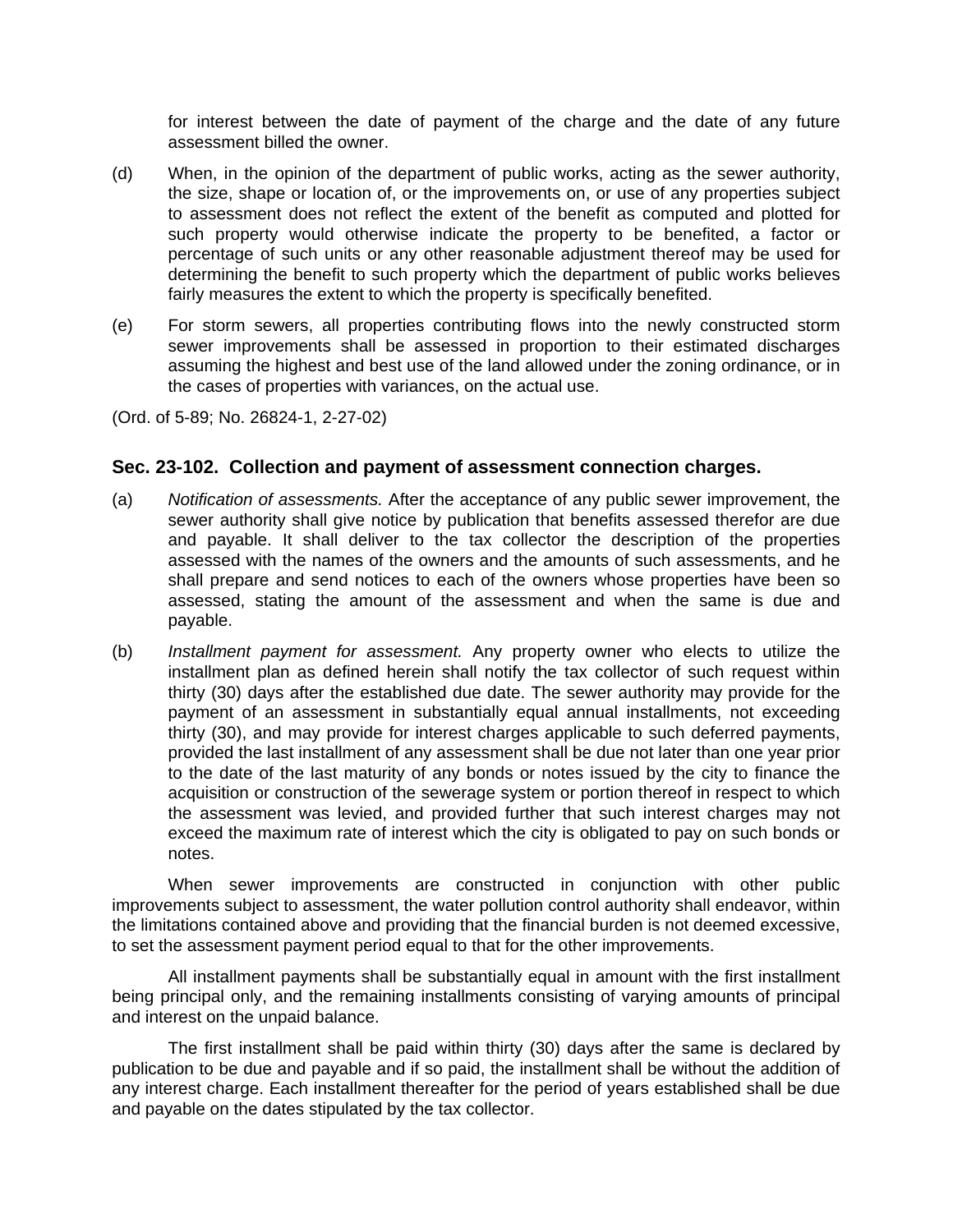The sewer authority shall cause the city clerk to record on the land records a certificate, signed by the tax collector, of such facts in form substantially as shown at the end of this section.

Such certificate shall operate as notice of the existence of any plan for payment of such assessment by installments and the city clerk shall cancel or remove the same within seven (7) calendar days after the last installment due has been satisfied, or the total assessment together with all interest, fees and charges has been paid in full and after receiving notification from the tax collector that such payment has been made.

(c) *Delinquent assessments and liens.* Any assessment of benefits or any installment thereof not paid within thirty (30) days after the due date, shall be delinquent and shall be subject to interest from such due date at the interest rate and in the manner provided by the general statutes for delinquent property taxes. Each addition of interest shall be collectable as a part of such assessment.

Whenever any installment of an assessment becomes delinquent, the interest on such delinquent installment shall be as provided above or five dollars (\$5.00), whichever is greater. Any unpaid assessment and any interest due thereon shall constitute a lien upon the real estate against which the assessment was levied from the date of such levy. Each such lien may be continued, recorded and released in the manner provided by the general statutes for continuing, recording and releasing property tax liens. Each such lien shall take precedence over all other liens and encumbrances except taxes and may be foreclosed in the same manner as property tax liens. The tax collector may collect such assessments in accordance with any mandatory provision of the general statutes for the collection of property taxes and the city may recover any such assessment in a civil action against any person liable therefor.

(Ord. of 5-89)

Secs. 23-103--23-115. Reserved.

# **ARTICLE III. WATER**

## **DIVISION 1. GENERALLY**

#### **Sec. 23-116. Board consent required for connection with city water works.**

No person shall tap or make any connections with any city water main or distribution pipe or in any way introduce water from the city water works onto his premises without the prior written consent of the board of water commissioners.

(Code 1970, § 23-1)

#### **Sec. 23-117. Breaks to be repaired.**

(a) *Notice to repair.* The board of water commissioners shall give notice in writing by depositing such notice at the post office, postage prepaid, to the property owner at the address used for water service bills whenever a break occurs in the water service pipe of such property.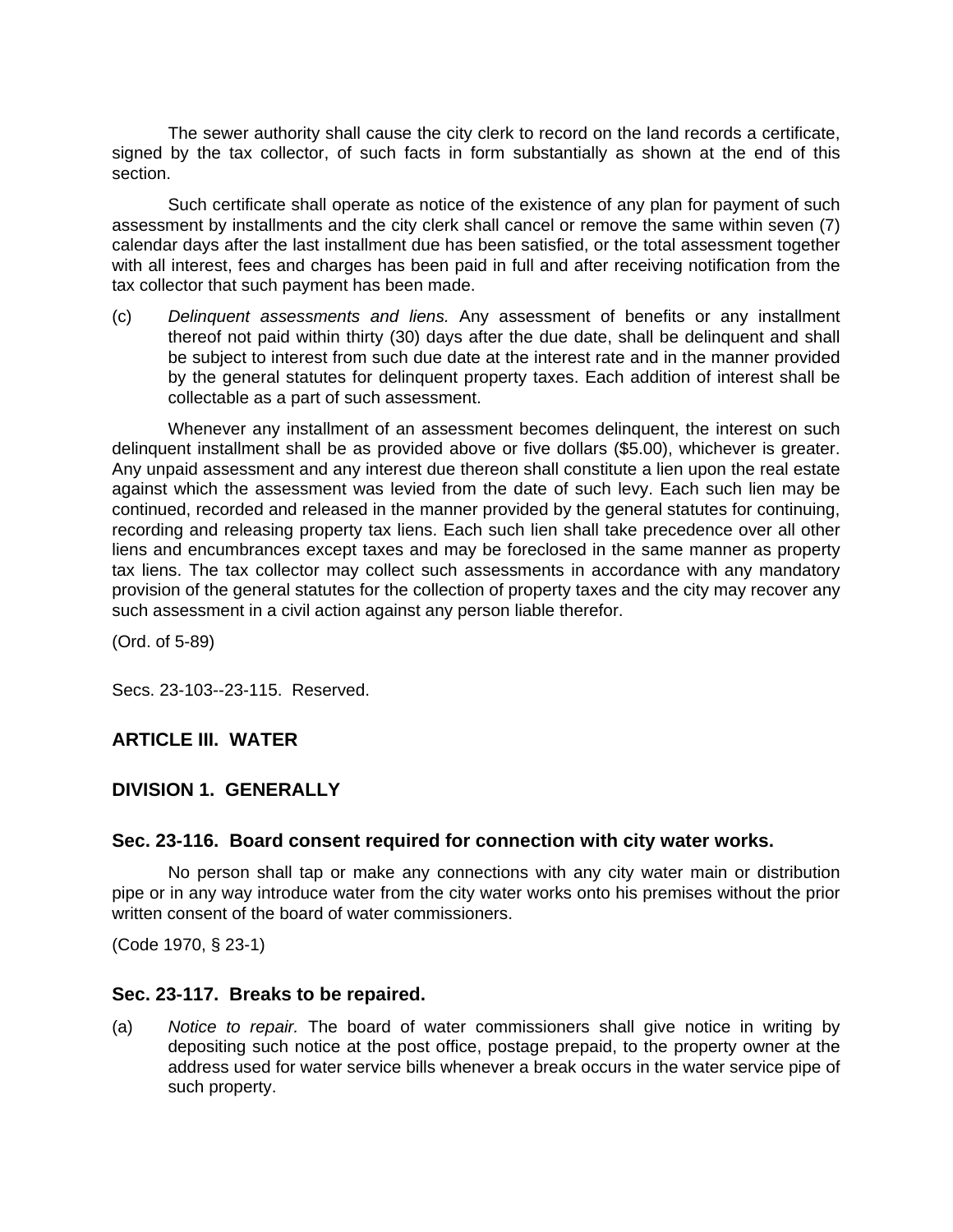(b) *Consequence of failure to repair.* If the property owner fails to repair the break within forty-eight (48) hours from the time the notice should have reached him, the board of water commissioners shall proceed to repair such break and shall bill the owner of the property for the reasonable cost thereof. Should the property owner fail to pay such bill, an action to recover the same shall be brought against him in the name of the city.

(Code 1970, § 23-3)

# **Sec. 23-118. Owner to bear cost of disconnection.**

If an existing water service, which consists of a water line extending from a water main to a water meter on private premises, is discontinued, the disconnection shall be made at the water main and the owner of the premises shall bear the entire cost of disconnecting the discontinued water service.

(Code 1970, § 23-4)

# **Sec. 23-119. Plumbing services prohibited where consent not obtained.**

No person shall perform any plumbing services requiring the consent of the board of water commissioners pursuant to the terms of this Code where such person knows or has reason to believe that such consent has not been obtained.

(Code 1970, § 23-5)

## **Sec. 23-120. Waste of water prohibited; board to judge.**

- (a) No owner or occupant of any premises shall allow any unnecessary waste of water taken from the city water supply.
- (b) The board of water commissioners shall determine what water uses are unnecessary and wasteful in light of existing public needs whenever it becomes necessary to limit the consumption of water in order to conserve the public water supply.

(Code 1970, § 23-6)

## **Sec. 23-121. Board to terminate service on violation.**

- (a) The board of water commissioners shall order water service terminated in any premises where:
	- (1) The person responsible for the payment of the water bill has failed, neglected or refused to pay the same within the time specified; or,
	- (2) There has been a violation of any rules or regulations established by the board.
- (b) No person shall cause or allow water service terminated pursuant to the terms of this section to be resumed without prior consent of the board of water commissioners.

(Code 1970, § 23-7)

# **Sec. 23-122. Certain activities on reservoir prohibited.**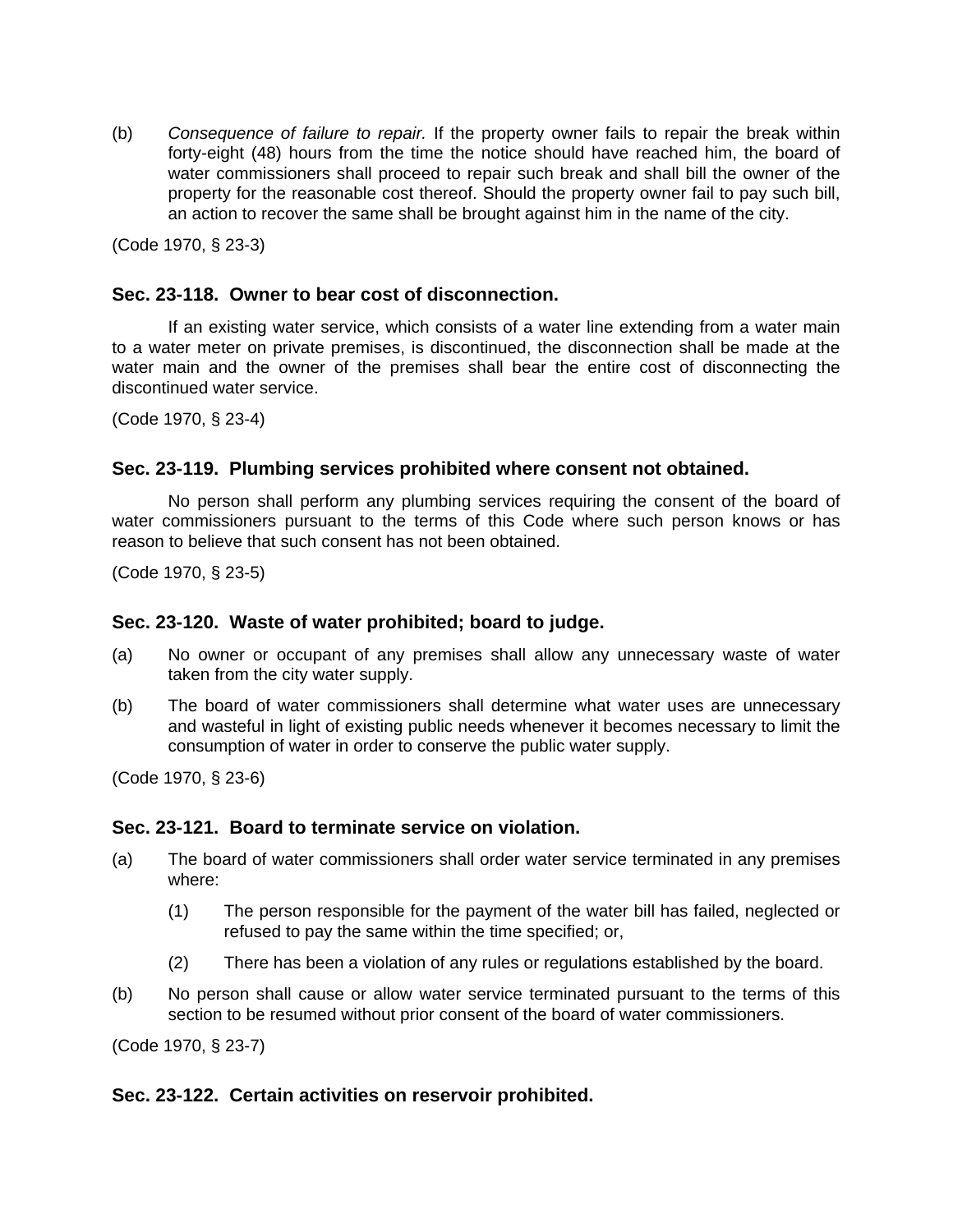No person shall trespass upon, or cast or discard any article into any public reservoir. This prohibition shall include engaging in any sports activities at such reservoirs, including but not limited to boating, swimming, skating, and fishing.

(Code 1970, § 23-8)

#### **Sec. 23-123. Water conserving equipment required on air conditioners.**

No person shall use water from the public supply as a cooling agent in air conditioning or refrigerating equipment unless such person also uses water conserving equipment of a type approved by the board of water commissioners.

(Code 1970, § 23-9)

Secs. 23-124--23-130. Reserved.

#### **DIVISION 2. BOARD OF WATER COMMISSION\***

**\*Charter references:** Board of water commissioners, §§ 2521--2550.

\_\_\_\_\_\_\_\_\_\_

\_\_\_\_\_\_\_\_\_\_

#### **Sec. 23-131. Chairman; duties; compensation.**

The chairman of the board of water commissioners shall be the acting commissioner, and shall be responsible for the performance of the duties assigned by the board pertaining to the management of the water department. The compensation of the chairman shall be determined by the council by ordinance.

(Code 1970, § 2-277)

#### **Sec. 23-132. Reports to the council.**

The board of water commissioners shall make an annual report to the council at its regular meeting in the month next following the end of the fiscal year. This report shall contain a financial statement of all sums received and expenditures incurred by the water department from any source. This report shall also include a general exhibit of the existing state of the water works and an account of related financial transactions. After this report has been audited, the clerk shall record and publish it as the council shall direct. The council may require other reports from the board of water commissioners at any time.

(Code 1970, § 2-278)

#### **Sec. 23-133. Appointment of director of water department.**

The board of water commissioners shall appoint, subject to the provisions of chapter 3 of the charter, a director of the water department who shall, under the direction of the board of water commissioners, manage all the operations of the board.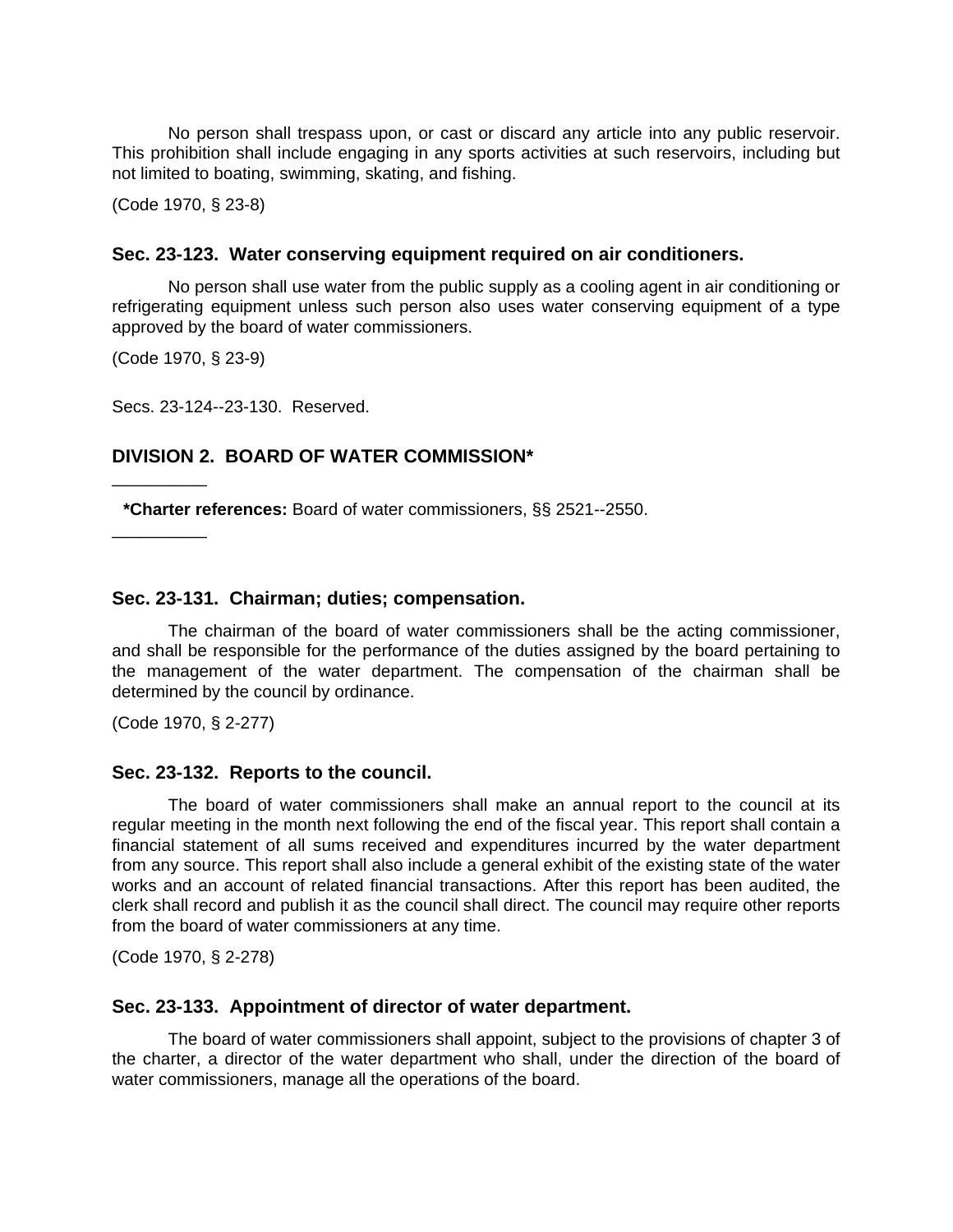(Code 1970, § 2-58)

## **Sec. 23-134. Board of water commissioners.**

The board of water commissioners shall consist of five (5) members, of whom not more than three (3) shall belong to the same political party.

(Ord. of 7-01)

# **Sec. 23-135. Term of membership.**

Every member of the board shall be appointed to serve a term of four (4) years from the succeeding first day of December.

(Ord. of 7-01)

Secs. 23-136--23-140. Reserved.

## **DIVISION 3. METERS**

## **Sec. 23-141. Required.**

All water from the city's water works shall be supplied through one primary meter or a battery or primary meters for each separate service. All water passing through such meters will be billed to the owner of the property supplied as it appears in the records of the department, whether the water is used or wasted. Customers are advised to read their meters frequently in order that leaks of waste may be detected early and large bills prevented.

(Code 1970, § 23-2(A); Ord. of 2-72)

## **Sec. 23-142. Installation.**

A water meter shall be installed by the city's water department at no cost to the customer. The water department shall designate the size of the meter to be installed on any service. The property owner shall furnish a proper place for the water meter, which is to be installed in a horizontal position just inside and as near as possible to the point of entry of the service pipe through the building wall. All small services shall have meters located inside the building regardless of its distance from the street. Other meters shall be located in the building nearest to the street line, provided that this building is not more than seventy-five (75) feet from the street line. In the event that the nearest building is located more than seventy-five (75) feet from the street line, the meter shall be installed just inside the street line in a suitable housing or pit, provided and maintained at the expense of the property owner.

(Code 1970, § 23-2(B); Ord. of 2-72)

## **Sec. 23-143. Condominiums.**

Condominiums shall have separate lines and separate meter installation for each unit where, due to high-rise types, it is totally impractical to meter each individual unit, one meter or battery or meters shall be installed in each building. Until all units are sold, the builders shall be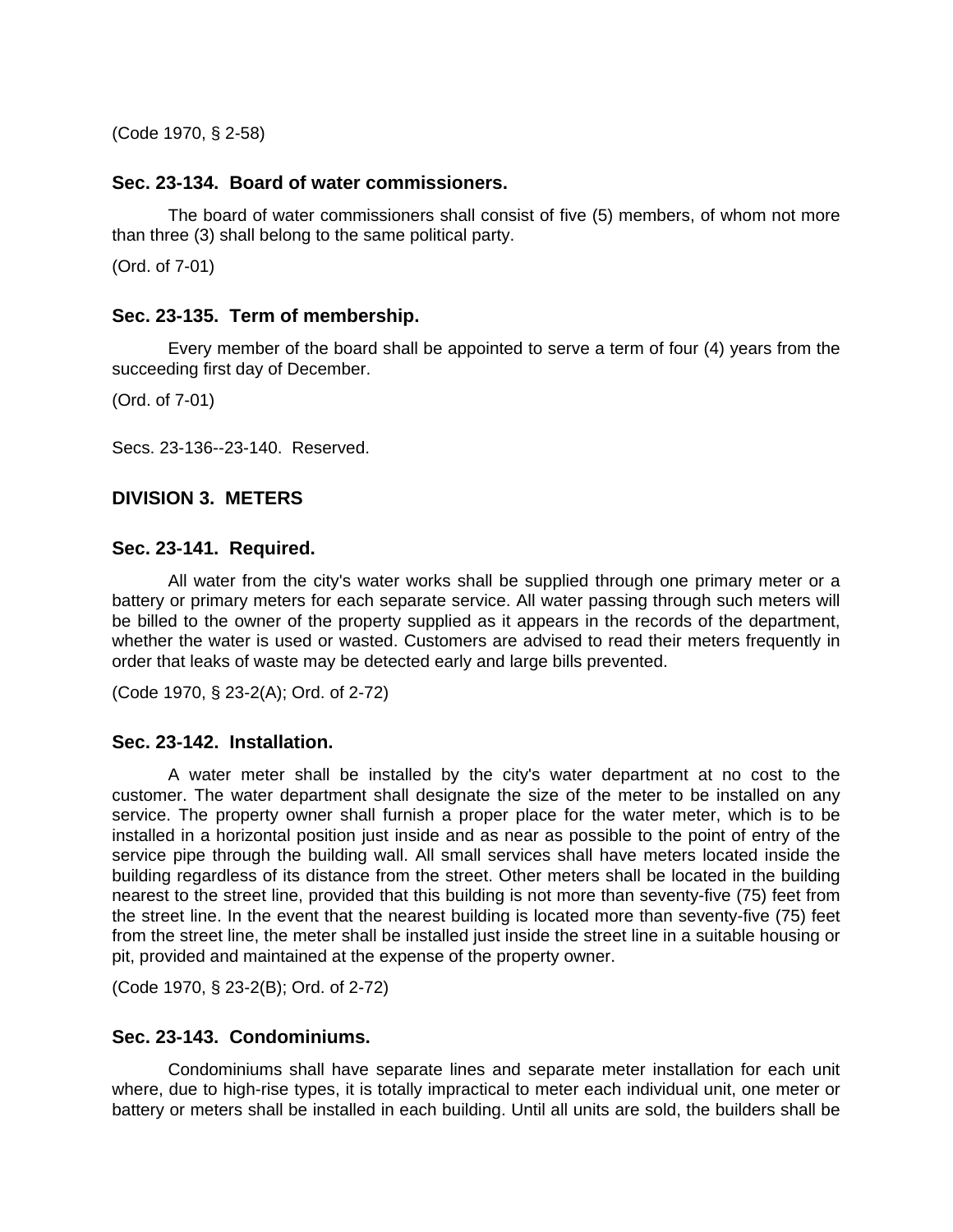responsible and pay all bills due for that building. As part of the sale agreement, the builder shall provide for the establishment of an association comprised of buyers who shall be responsible for the meter, water charges and associated plumbing. The water department will bill the association's treasurer who shall pay the bill and all miscellaneous charges due. Ownership of any mains supplying multifamily units shall be of the group of families. Any repairs shall be paid for equally by the owners.

(Code 1970, § 23-2(C); Ord. of 2-72)

#### **Sec. 23-144. Accessibility.**

Meters shall be easily accessible at all times so that they may be examined and read by employees of the department. They shall not be exposed to danger from frost or contamination.

(Code 1970, § 23-2(D); Ord. of 2-72)

# **Sec. 23-145. Repairs, etc., to be performed by department; stop and waste valves to be installed by owner.**

The installation, repair, conversion and disconnection of all meters shall be performed by employees of the water department only. Approved stop and waste valves shall be installed by the property owner and kept in proper working condition at the expense of the property owner both before and after the meter on the service line to ease the removal or installation of the meters.

(Code 1970, § 23-2(E); Ord. of 2-72)

#### **Sec. 23-146. Owner to pay for damages.**

If the meter or any part thereof, after being set, sustains damage by frost, hot water or any external cause by the occupant of the premises, property owner, or his agent, the city's water department will repair or replace the meter and the owner shall reimburse the department for all costs incurred.

(Code 1970, § 23-2(F); Ord. of 2-72)

# **Sec. 23-147. Owner to notify department immediately in case of breakage, stoppage, etc.**

In case of breakage, stoppage or any other irregularity in the water meter which needs attention, the property owner shall notify the water department immediately.

(Code 1970, § 23-2(G); Ord. of 2-72)

#### **Sec. 23-148. Testing; adjustment of bill.**

Every meter is carefully tested before it is installed, and also before it is reset after being removed for repairs or for any other reason. Periodic tests for duty of each meter will also be made as often as the department may deem necessary. Should a property owner at any time question the accuracy of the meter on his service, it may be tested, only in the presence of the owner or his authorized agent after the department receives the request in writing. A deposit of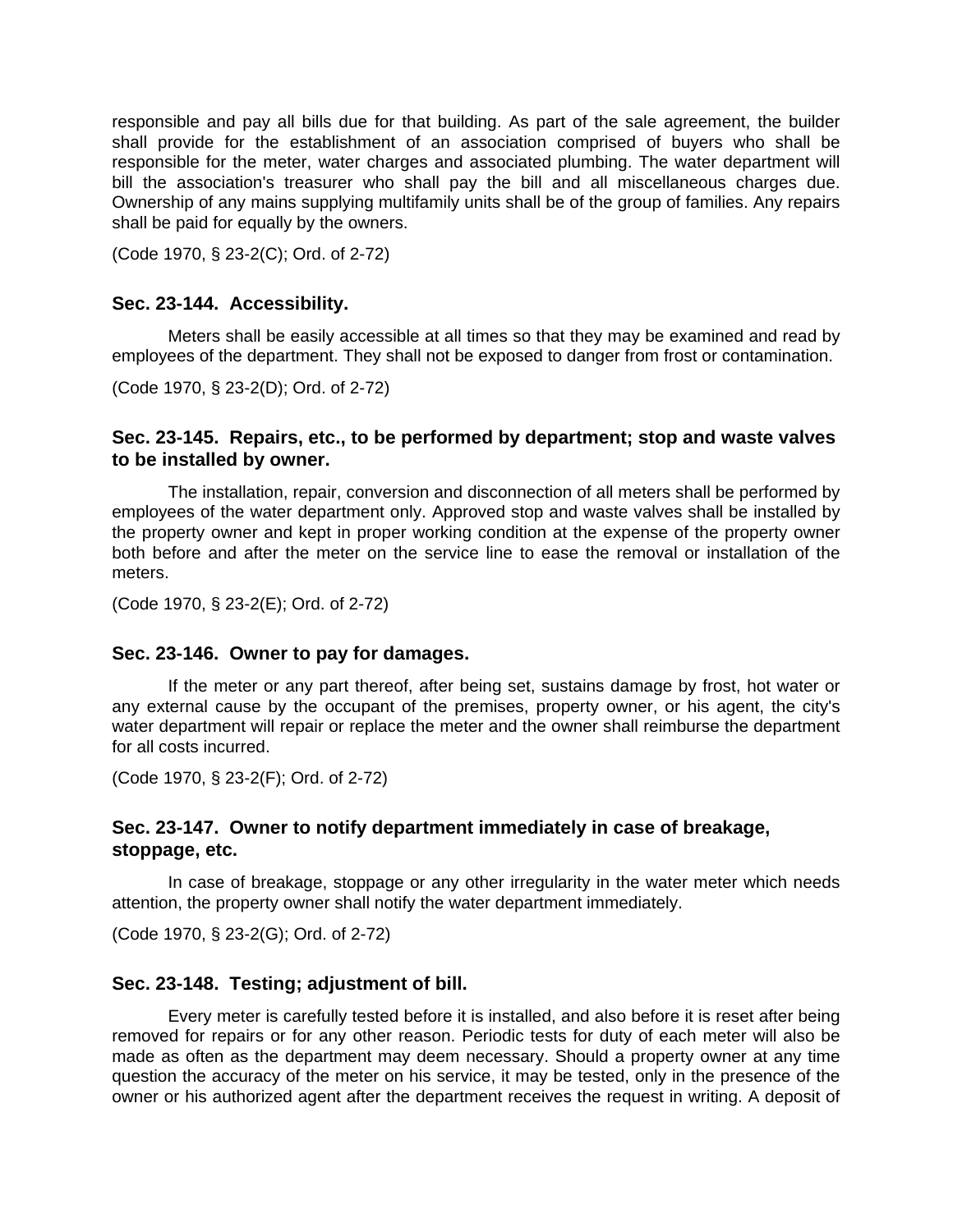five dollars (\$5.00) will be required for testing the meter before the meter is disconnected. The department may take the opportunity, after testing, to make any repairs that may be necessary to bring the meter to its standard. Should the meter test show that the meter has been overregistering in excess of two (2) per cent, the allowable tolerance, the deposit will be refunded. If the test is within limit or registers in favor of the customer, the deposit will be retained by the water department to cover the cost of the removal, testing and resetting. If the testing of a meter as hereinbefore provided shows that it fails to register correctly within two (2) per cent, the charge to the customer shall be adjusted accordingly, as the registration varies from one hundred (100) per cent; and such adjustment shall apply to the current period only, unless apparent to the department that the previous period's consumption has also been affected by the same error. This means that if a meter registers over two (2) per cent fast, the bill will be adjusted downward to where it would be if the meter were one hundred (100) per cent correct. If a meter registers over two (2) per cent slow, the bill will be adjusted upward to where it would be if the meter were one hundred (100) per cent correct.

(Code 1970, § 23-2(H); Ord. of 2-72)

# **Sec. 23-149. Procedure in case of failure or removal.**

In case a water meter fails to register or has been removed for repairs, testing, or other purposes during the billing period, the bill will be based on the average daily rate of consumption as shown by the meter after it has been returned to service and is in proper working order. If the meter has not been returned to service, the bill will be issued based on the average daily rate of consumption for the previous four (4) periods of billing.

(Code 1970, § 23-2(I); Ord. of 2-72)

## **Sec. 23-150. City's right to remove, test, etc.**

The city's water department reserves the right at all times to remove, test, repair or replace any water meter. The water department of the city will prefer charges in accordance with state laws against any person who shall tamper or deface a meter to prevent the proper registration of the water consumed by altering the register index, the remote reading device or otherwise, or for breaking of any seal placed by the department for the protection of the meter, valve and fitting.

(Code 1970, § 23-2(J); Ord. of 2-72)

# **Sec. 23-151. Metered services to be equipped with remote reading device.**

- (a) All metered services shall be equipped with a device such that the water meter can be read remotely from outside of the building. This device shall be of the standard being used by the city water department and shall be considered as part of the meter. The device will be installed by the water department.
- (b) All new buildings shall be provided by the builder with a hole for the wiring and a space for the device to be attached on the exterior of the building before water service is allowed in the building. The exterior device shall be as near to the meter setting as possible, about four (4) feet above the finished grade and in a place affording protection from damage.
- (c) All existing metered services shall be converted to read remotely outside the premises